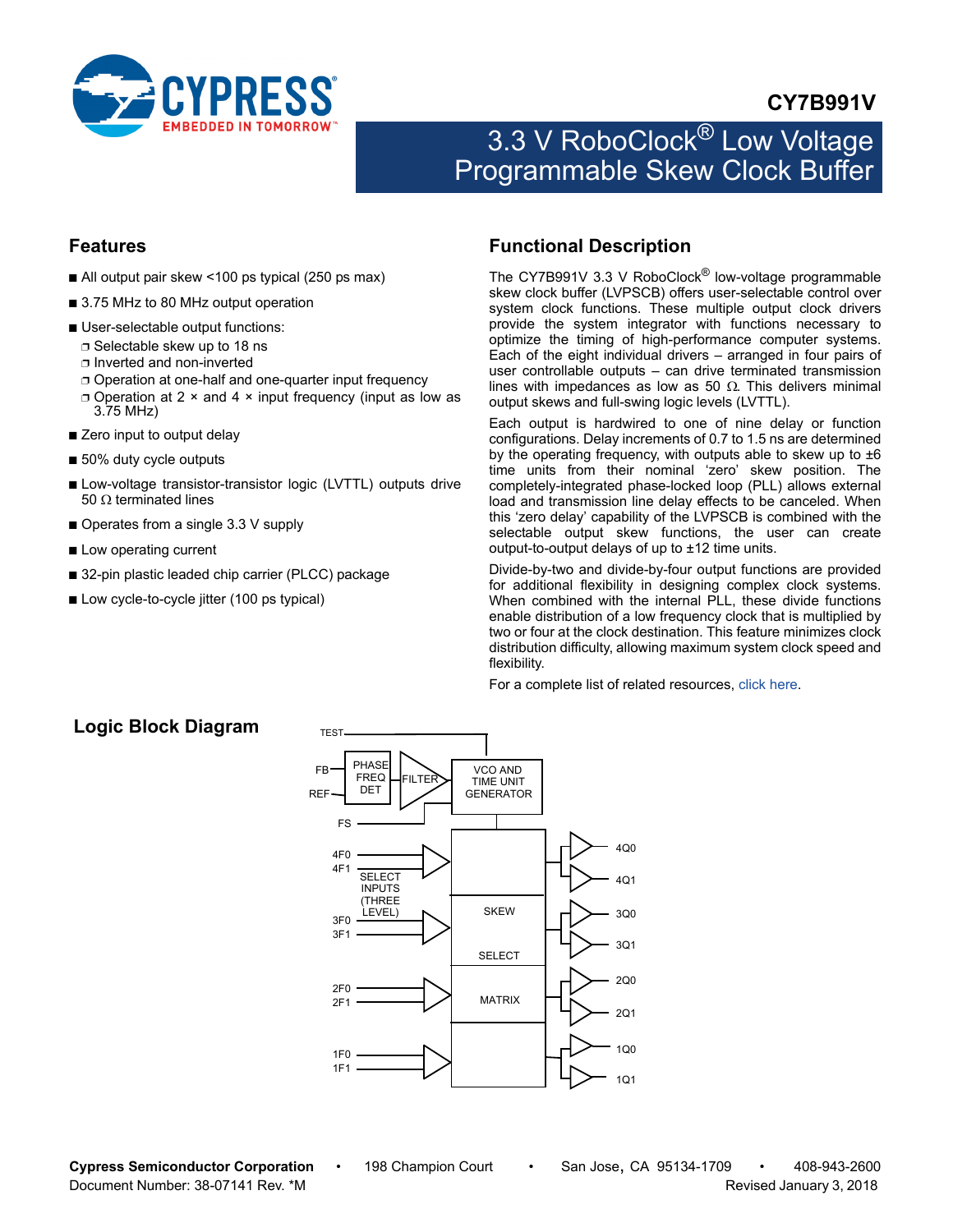

### **Contents**

| Switching Characteristics (-5 Option)  12 |  |
|-------------------------------------------|--|

| Switching Characteristics (-7 Option)  13   |  |
|---------------------------------------------|--|
|                                             |  |
|                                             |  |
|                                             |  |
|                                             |  |
|                                             |  |
|                                             |  |
|                                             |  |
| Sales, Solutions, and Legal Information  20 |  |
| Worldwide Sales and Design Support  20      |  |
|                                             |  |
|                                             |  |
|                                             |  |
|                                             |  |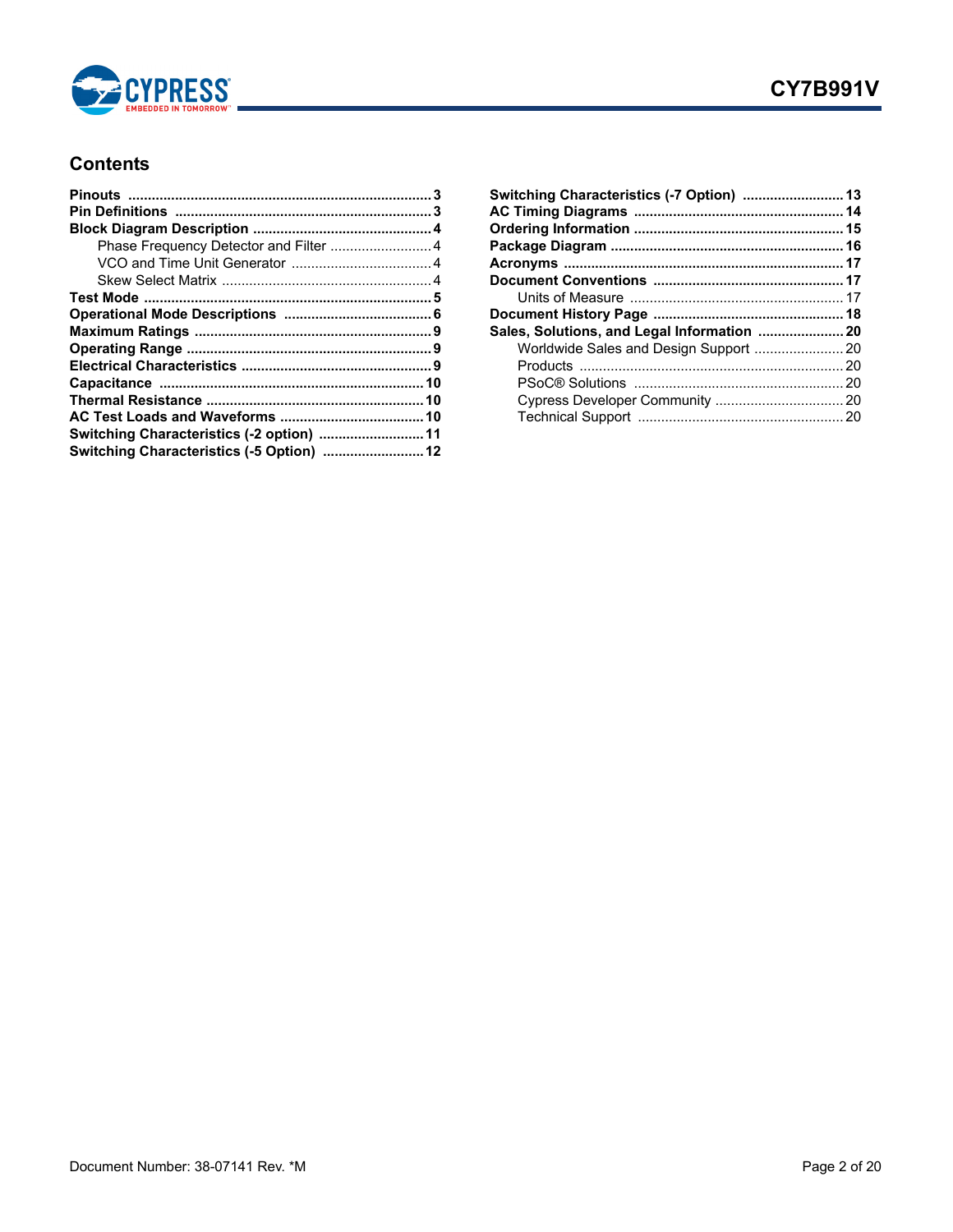



### <span id="page-2-2"></span><span id="page-2-0"></span>**Pinouts**



## <span id="page-2-1"></span>**Pin Definitions**

| <b>Pin Name</b>  | <b>Pin Number</b>         | <b>I/O</b> | <b>Description</b>                                                                                                               |
|------------------|---------------------------|------------|----------------------------------------------------------------------------------------------------------------------------------|
| <b>REF</b>       |                           |            | Reference frequency input. This input supplies the frequency and timing against which<br>all functional variations are measured. |
| FB               | 17                        |            | PLL feedback input (typically connected to one of the eight outputs).                                                            |
| <b>FS</b>        | 3                         |            | Three-level frequency range select. See Table 1.                                                                                 |
| 1F0, 1F1         | 26, 27                    |            | Three-level function select inputs for output pair 1 (1Q0, 1Q1). See Table 2.                                                    |
| 2F0, 2F1         | 29, 30                    |            | Three-level function select inputs for output pair 2 (2Q0, 2Q1). See Table 2.                                                    |
| 3F0, 3F1         | 4, 5                      |            | Three-level function select inputs for output pair 3 (3Q0, 3Q1). See Table 2.                                                    |
| 4F0, 4F1         | 6, 7                      |            | Three-level function select inputs for output pair 4 (4Q0, 4Q1). See Table 2.                                                    |
| <b>TEST</b>      | 31                        |            | Three-level select. See test mode section under the block diagram descriptions.                                                  |
| 1Q0, 1Q1         | 24, 23                    | O          | Output pair 1. See Table 2.                                                                                                      |
| 2Q0, 2Q1         | 20, 19                    | $\circ$    | Output pair 2. See Table 2.                                                                                                      |
| 3Q0, 3Q1         | 15, 14                    | O          | Output pair 3. See Table 2.                                                                                                      |
| 4Q0, 4Q1         | 11, 10                    | $\circ$    | Output pair 4. See Table 2.                                                                                                      |
| $V_{CCN}$        | 9, 16, 18, 25             | <b>PWR</b> | Power supply for output drivers.                                                                                                 |
| V <sub>CCQ</sub> | 2, 8                      | <b>PWR</b> | Power supply for internal circuitry.                                                                                             |
| <b>GND</b>       | 12, 13, 21, 22,<br>28, 32 | <b>PWR</b> | Ground.                                                                                                                          |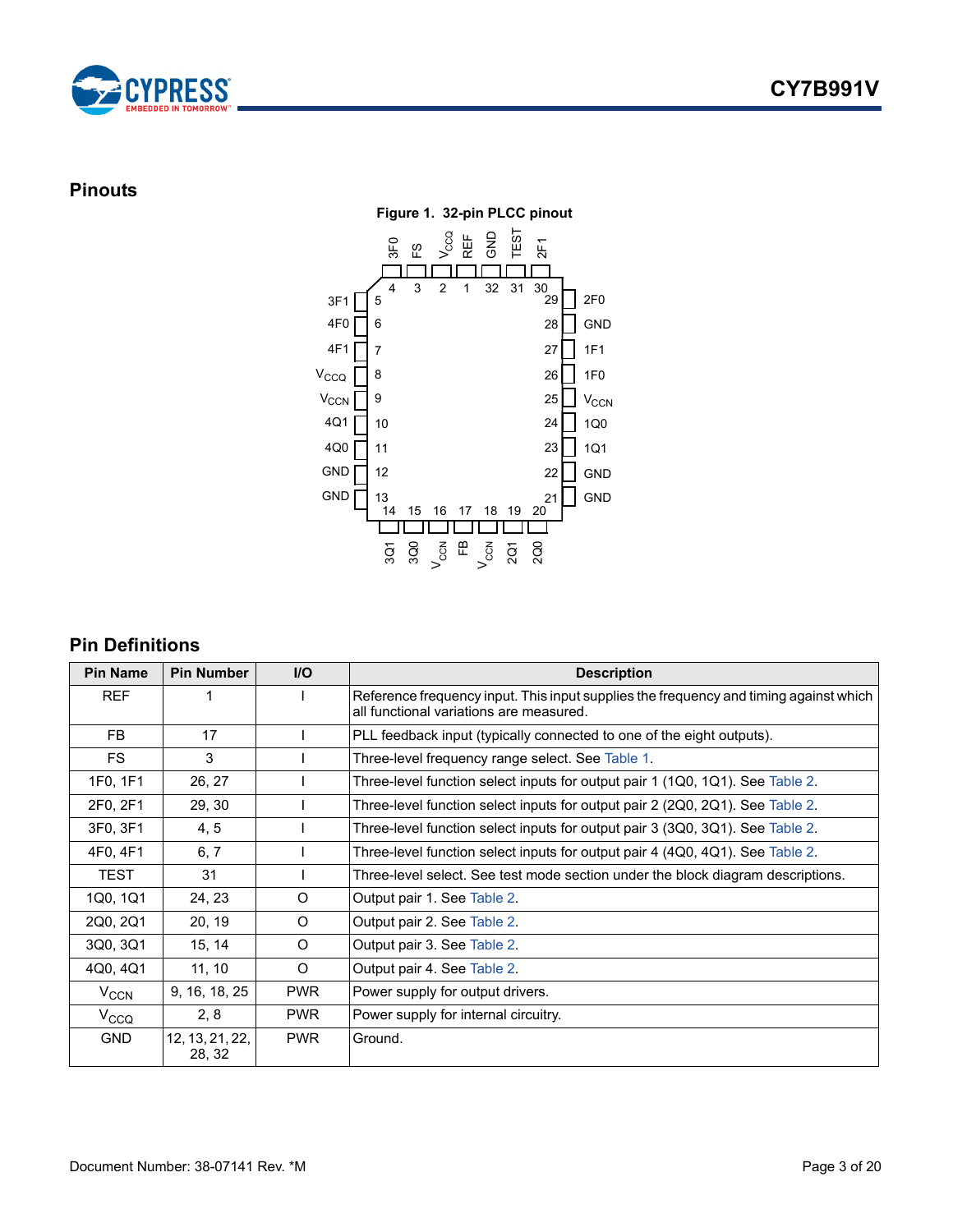

### <span id="page-3-0"></span>**Block Diagram Description**

### <span id="page-3-1"></span>**Phase Frequency Detector and Filter**

The phase frequency detector and filter blocks accept inputs from the reference frequency (REF) input and the feedback (FB) input. They generate correction information to control the frequency of the voltage controlled oscillator (VCO). These blocks, along with the VCO, form a PLL that tracks the incoming REF signal.

#### <span id="page-3-2"></span>**VCO and Time Unit Generator**

The VCO accepts analog control inputs from the PLL filter block. It generates a frequency that is used by the time unit generator to create discrete time units, selected in the skew select matrix. The operational range of the VCO is determined by the FS control pin. The time unit  $(t_U)$  is determined by the operating frequency of the device and the level of the FS pin as shown in [Table 1.](#page-3-4)

<span id="page-3-4"></span>

|  |  |  |  |  | Table 1. Frequency Range Select and t <sub>U</sub> Calculation <sup>[1]</sup> |
|--|--|--|--|--|-------------------------------------------------------------------------------|
|--|--|--|--|--|-------------------------------------------------------------------------------|

|               | $f_{\text{NOM}}$ (MHz) |    |                                                             | Approximate                                |  |
|---------------|------------------------|----|-------------------------------------------------------------|--------------------------------------------|--|
| $FS^{[2, 3]}$ | Min<br>Max             |    | $\mathfrak{r}_{\sf U}$<br>$f_{NOM} \times N$<br>where $N =$ | Frequency (MHz) At<br>Which $t_U = 1.0$ ns |  |
| LOW           | 15                     | 30 | 44                                                          | 22.7                                       |  |
| <b>MID</b>    | 25                     | 50 | 26                                                          | 38.5                                       |  |
| <b>HIGH</b>   | 40                     | 80 | 16                                                          | 62.5                                       |  |

#### <span id="page-3-3"></span>**Skew Select Matrix**

The skew select matrix is comprised of four independent sections. Each section has two low-skew, high fanout drivers (xQ0, xQ1), and two corresponding three-level function select (xF0, xF1) inputs. [Table 2](#page-3-5) shows the nine possible output functions for each section as determined by the function select inputs. All times are measured with respect to the REF input assuming that the output connected to the FB input has  $0t_{U}$ selected.

<span id="page-3-5"></span>

| Table 2. Programmable Skew Configurations [1] |  |  |  |  |
|-----------------------------------------------|--|--|--|--|
|-----------------------------------------------|--|--|--|--|

|                       | <b>Function Selects</b> |                       | <b>Output Functions</b> |                 |  |  |
|-----------------------|-------------------------|-----------------------|-------------------------|-----------------|--|--|
| 1F1, 2F1,<br>3F1, 4F1 | 1F0, 2F0,<br>3F0, 4F0   | 1Q0, 1Q1,<br>2Q0, 2Q1 | 3Q0, 3Q1                | 4Q0, 4Q1        |  |  |
| LOW                   | LOW                     | $-4t_{1}$             | Divide by 2             | Divide by 2     |  |  |
| LOW                   | <b>MID</b>              | $-3t_{1}$             | $-6t_{11}$              | $-6t_U$         |  |  |
| LOW                   | <b>HIGH</b>             | $-2t_{11}$            | $-4t_{11}$              | $-4t_{U}$       |  |  |
| <b>MID</b>            | <b>LOW</b>              | $-1t_{11}$            | $-2t_{U}$               | $-2t_U$         |  |  |
| <b>MID</b>            | <b>MID</b>              | $0t_{11}$             | $0t_U$                  | Ot <sub>u</sub> |  |  |
| <b>MID</b>            | <b>HIGH</b>             | $+1t_{U}$             | $+2t_{1}$               | $+2t_{1}$       |  |  |
| <b>HIGH</b>           | LOW                     | $+2t_{1}$             | $+4t_{1}$               | $+4t_{U}$       |  |  |
| <b>HIGH</b>           | MID                     | $+3t_{1}$             | $+6t_{1}$               | $+6t_{1}$       |  |  |
| <b>HIGH</b>           | <b>HIGH</b>             | $+4t_{11}$            | Divide by 4             | Inverted        |  |  |

**Notes**

- <span id="page-3-6"></span>1. For all three state inputs, HIGH indicates a connection to  $V_{CC}$ , LOW indicates a connection to GND, and MID indicates an open connection. Internal termination circuitry holds an unconnected input to  $V_{CC}/2$ .
- <span id="page-3-7"></span>2. The level to be set on FS is determined by the "normal" operating frequency (f<sub>NOM</sub>) of the V<sub>CO</sub> and Time Unit Generator (see [Logic Block Diagram](#page-0-0)). Nominal frequency (f<sub>NOM</sub>) always appears at the outputs when they ar using a divided output as the FB input.
- 3. When the FS pin is selected HIGH, the REF input must not transition upon power up until V<sub>CC</sub> has reached 2.8 V.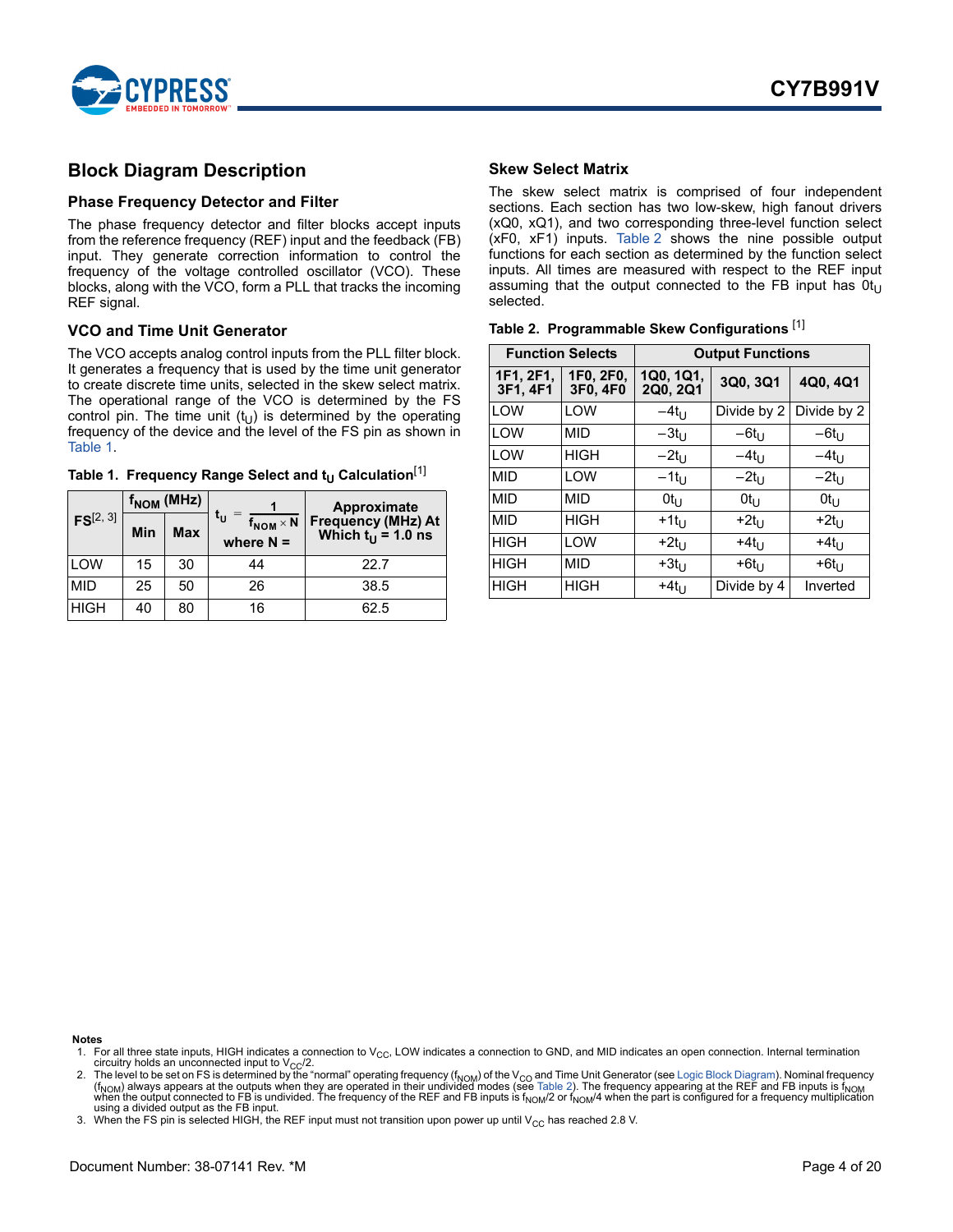

### <span id="page-4-0"></span>**Test Mode**

The TEST input is a three-level input. In normal system operation, this pin is connected to ground, allowing the CY7B991V to operate as explained in the [Block Diagram Description on page 4.](#page-3-0) For testing purposes, any of the three-level inputs can have a removable jumper to ground or be tied LOW through a 100- $\Omega$  resistor. This enables an external tester to change the state of these pins.

If the TEST input is forced to its MID or HIGH state, the device operates with its internal phase locked loop disconnected, and input levels supplied to REF directly controls all outputs. Relative output to output functions are the same as in normal mode.

<span id="page-4-1"></span>In contrast with normal operation (TEST tied LOW), all outputs function based only on the connection of their own function select inputs (xF0 and xF1) and the waveform characteristics of the REF input.



**Figure 2. Typical Outputs with FB Connected to a Zero Skew Output Test Mode** [4]

**Note** 4. FB connected to an output selected for "zero" skew (that is, xF1 = xF0 = MID).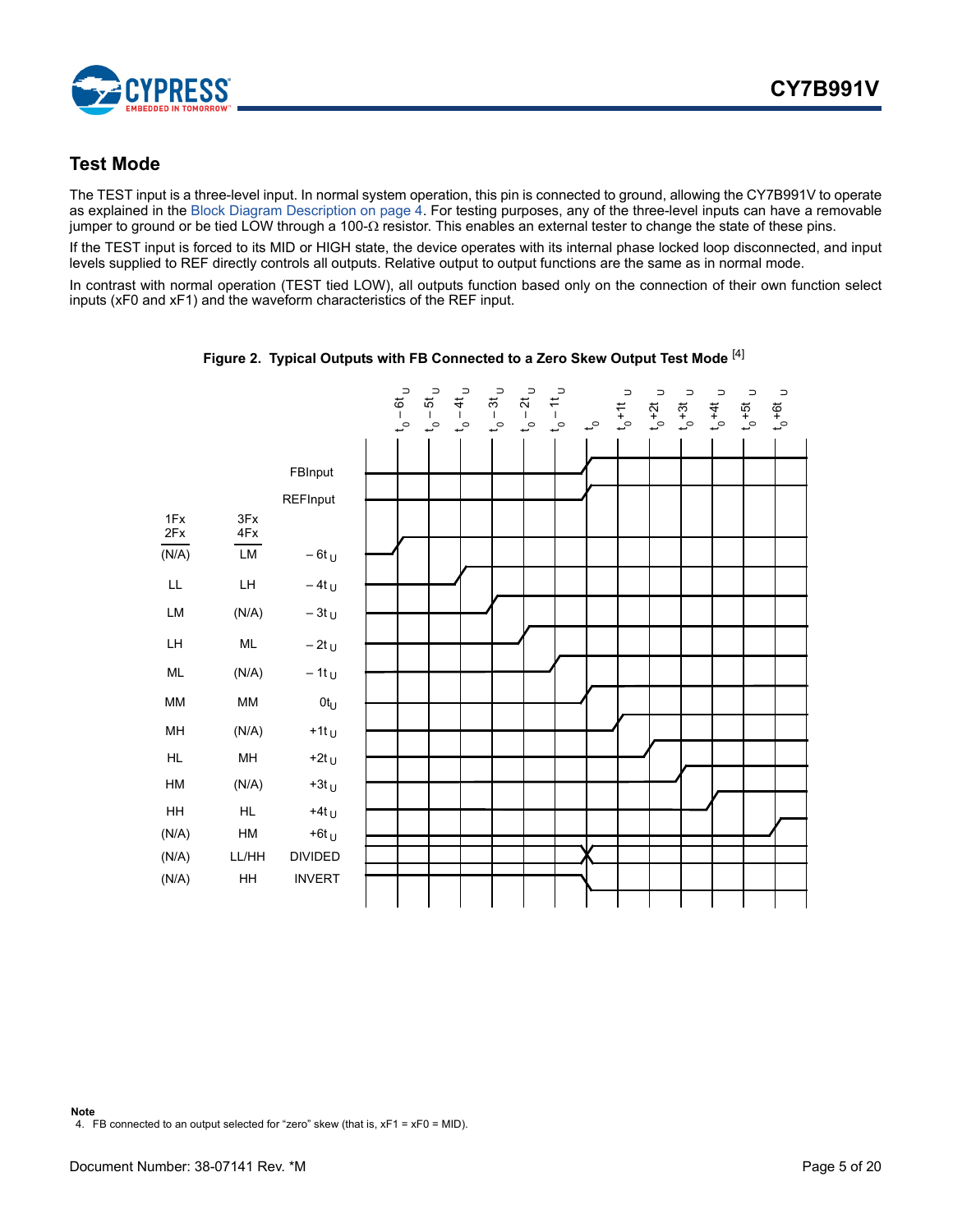

### <span id="page-5-0"></span>**Operational Mode Descriptions**



<span id="page-5-1"></span>[Figure 2](#page-4-1) shows the LVPSCB configured as a zero skew clock buffer. In this mode, the CY7B991V is the basis for a low-skew clock distribution tree. When all of the function select inputs (×F0, ×F1) are left open, the outputs are aligned and drive a terminated transmission line to an independent load. The FB input is tied to any output in this configuration and the operating frequency range is selected with the FS pin. The low skew specification, coupled with the ability to drive terminated transmission lines (with impedances as low as 50  $\Omega$ ), enables efficient printed circuit board design.

#### **Figure 4. Programmable Skew Clock Driver**



[Figure 4](#page-5-1) shows a configuration to equalize skew between metal traces of different lengths. In addition to low skew between outputs, the LVPSCB is programmed to stagger the timing of its outputs. The four groups of output pairs are each programmed to different output timing. Skew timing is adjusted over a wide range in small increments using the function select pins. In this configuration, the 4Q0 output is sent back to FB and configured for zero skew. The other three pairs of outputs are programmed to yield different skews relative to the feedback. By advancing the clock signal on the longer traces or retarding the clock signal on shorter traces, all loads receive the clock pulse at the same time.

[Figure 4](#page-5-1) shows the FB input connected to an output with 0 ns skew (xF1, xF0 = MID) selected. The internal PLL synchronizes the FB and REF inputs and aligns their rising edges to make certain that all outputs have precise phase alignment.

Clock skews are advanced by ±6 time units (tU) when using an output selected for zero skew as the feedback. A wider range of delays is possible if the output connected to FB is also skewed. Since "Zero Skew", +tU, and –tU are defined relative to output groups, and the PLL aligns the rising edges of REF and FB, wider output skews are created by proper selection of the xFn inputs. For example, a +10 tU between REF and 3Qx is achieved by connecting 1Q0 to FB and setting 1F0 = 1F1 = GND, 3F0 = MID, and  $3F1 =$  High. (Since FB aligns at  $-4$  tU, and  $3Qx$  skews to  $+6$ tU, a total of +10 tU skew is realized.) Many other configurations are realized by skewing both the outputs used as the FB input and skewing the other outputs.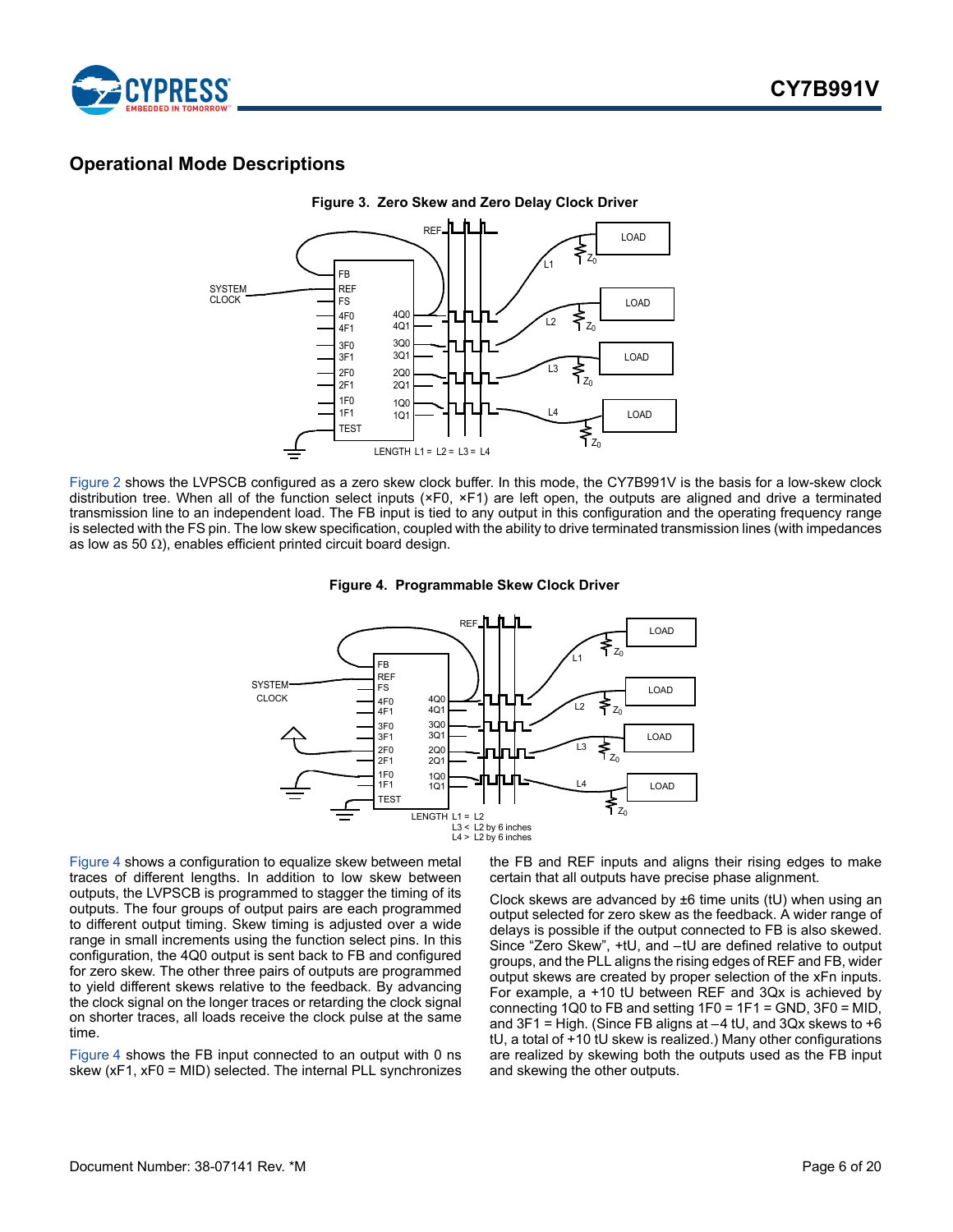

**Figure 5. Inverted Output Connections**

<span id="page-6-0"></span>

[Figure 5](#page-6-0) shows an example of the invert function of the LVPSCB. In this example the 4Q0 output used as the FB input is programmed for invert (4F0 =  $4F1$  = HIGH) while the other three pairs of outputs are programmed for zero skew. When 4F0 and 4F1 are tied high, 4Q0 and 4Q1 become inverted zero phase outputs. The PLL aligns the rising edge of the FB input with the rising edge of the REF. This causes the 1Q, 2Q, and 3Q outputs to become the "inverted" outputs to the REF input. By selecting the output connected to FB, you can have two inverted and six non-inverted outputs or six inverted and two non-inverted outputs. The correct configuration is determined by the need for more (or fewer) inverted outputs. 1Q, 2Q, and 3Q outputs can also be skewed to compensate for varying trace delays independent of inversion on 4Q.

<span id="page-6-1"></span>



[Figure 6](#page-6-1) shows the LVPSCB configured as a clock multiplier. The 3Q0 output is programmed to divide by four and is sent back to FB. This causes the PLL to increase its frequency until the 3Q0 and 3Q1 outputs are locked at 20 MHz, while the 1Qx and 2Qx outputs run at 80 MHz. The 4Q0 and 4Q1 outputs are programmed to divide by two that results in a 40 MHz waveform at these outputs. Note that the 20- and 40-MHz clocks fall simultaneously and are out of phase on their rising edge. This enables the designer to use the rising edges of the  $\sqrt{2}$  frequency and 1⁄4 frequency outputs without concern for rising edge skew. The 2Q0, 2Q1, 1Q0, and 1Q1 outputs run at 80 MHz and are skewed by programming their select inputs accordingly. Note that the FS pin is wired for 80 MHz operation as that is the frequency of the fastest output.



<span id="page-6-2"></span>

[Figure 7](#page-6-2) shows the LVPSCB in a clock divider application. 2Q0 is sent back to the FB input and programmed for zero skew. 3Qx is programmed to divide by four. 4Qx is programmed to divide by two. Note that the falling edges of the 4Qx and 3Qx outputs are aligned. This enables use of the rising edges of the 1⁄2 frequency and 1⁄4 frequency without concern for skew mismatch. The 1Qx outputs are programmed to zero skew and are aligned with the 2Qx outputs. In this example, the FS input is grounded to configure the device in the 15 to 30 MHz range since the highest frequency output is running at 20 MHz.

[Figure 8 on page 8](#page-7-0) shows some of the functions that are selectable on the 3Qx and 4Qx outputs. These include inverted outputs and outputs that offer divide-by-2 and divide-by-4 timing. An inverted output enables the system designer to clock different subsystems on opposite edges without suffering from the pulse asymmetry typical of non-ideal loading. This function enables each of the two subsystems to clock 180 degrees out of phase, but still is aligned within the skew specification.

The divided outputs offer a zero delay divider for portions of the system that divide the clock by either two or four, and still remain within a narrow skew of the "1X" clock. Without this feature, an external divider is added, and the propagation delay of the divider adds to the skew between the different clock signals.

These divided outputs, coupled with the PLL, enable the LVPSCB to multiply the clock rate at the REF input by either two or four. This mode allows the designer to distribute a low frequency clock between various portions of the system. It also locally multiplies the clock rate to a more suitable frequency, while still maintaining the low skew characteristics of the clock driver. The LVPSCB performs all of the functions described in this section at the same time. It can multiply by two and four or divide by two (and four) at the same time that it shifts its outputs over a wide range or maintains zero skew between selected outputs.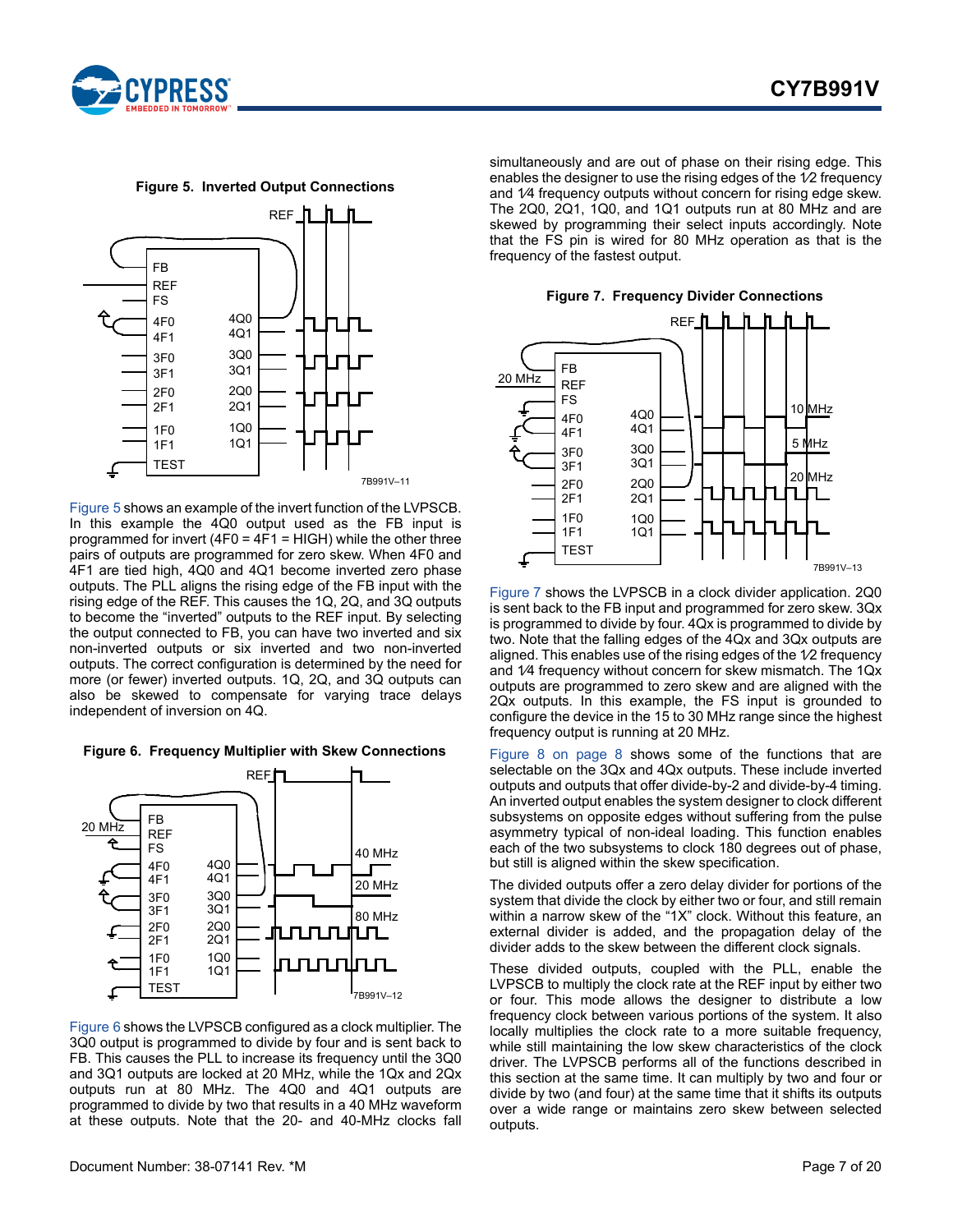

#### **Figure 8. Multi-Function Clock Driver**

<span id="page-7-0"></span>

**Figure 9. Board-to-Board Clock Distribution**

<span id="page-7-1"></span>

[Figure 9](#page-7-1) shows the CY7B991V connected in series to construct a zero skew clock distribution tree between boards. Delays of the downstream clock buffers are programmed to compensate for the wire length (that is, select negative skew equal to the wire delay) necessary to connect them to the master clock source, approximating a zero delay clock tree. Cascaded clock buffers accumulate low frequency jitter because of the non-ideal filtering characteristics of the PLL filter. Do not connect more than two clock buffers in a series.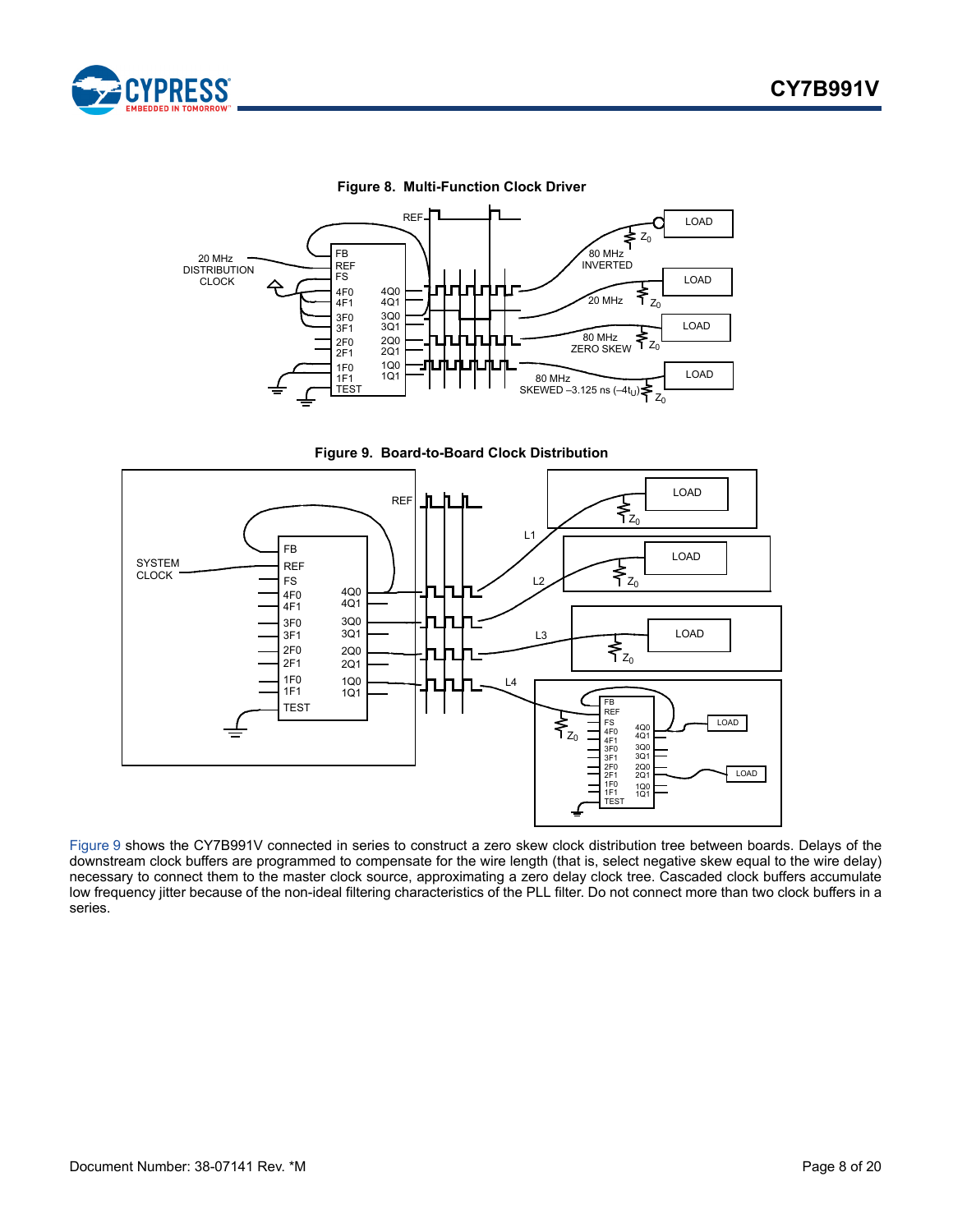

### <span id="page-8-0"></span>**Maximum Ratings**

Operating outside these boundaries may affect the performance and life of the device. These user guidelines are not tested.

| Ambient temperature                                 |  |
|-----------------------------------------------------|--|
|                                                     |  |
| Supply voltage to ground potential -0.5 V to +7.0 V |  |
|                                                     |  |

| Static discharge voltage |  |
|--------------------------|--|
|                          |  |

### <span id="page-8-1"></span>**Operating Range**

| Range             | <b>Ambient Temperature</b> | $V_{\rm CC}$     |
|-------------------|----------------------------|------------------|
| <b>Commercial</b> | $0 °C$ to 70 $°C$          | $3.3 V \pm 10\%$ |
| Industrial        | $-40$ °C to 85 °C          | $3.3 V \pm 10\%$ |

### <span id="page-8-2"></span>**Electrical Characteristics**

Over the Operating Range

| Parameter <sup>[5]</sup> |                                                                  | <b>Test Conditions</b>                                                                                      |                       | <b>CY7B991V</b>                 |                                                           | <b>Unit</b> |
|--------------------------|------------------------------------------------------------------|-------------------------------------------------------------------------------------------------------------|-----------------------|---------------------------------|-----------------------------------------------------------|-------------|
|                          | <b>Description</b>                                               |                                                                                                             |                       |                                 | <b>Max</b>                                                |             |
| V <sub>OH</sub>          | Output HIGH voltage                                              | $V_{CC}$ = Min, $I_{OH}$ = $-12$ mA                                                                         |                       | 2.4                             |                                                           | $\vee$      |
| $V_{OL}$                 | Output LOW voltage                                               | $V_{CC}$ = Min, $I_{OL}$ = 35 mA                                                                            |                       | $\overline{\phantom{0}}$        | 0.45                                                      | $\vee$      |
| $V_{\text{IH}}$          | Input HIGH voltage<br>(REF and FB inputs only)                   |                                                                                                             |                       | 2.0                             | $V_{CC}$                                                  | $\vee$      |
| $V_{IL}$                 | Input LOW voltage<br>(REF and FB inputs only)                    |                                                                                                             |                       | $-0.5$                          | 0.8                                                       | $\vee$      |
| V <sub>IHH</sub>         | Three-level input HIGH<br>Voltage (Test, FS, xFn) <sup>[6]</sup> | Min $\leq$ $V_{CC}$ $\leq$ Max.                                                                             |                       | $\overline{0.87} \times V_{CC}$ | $V_{CC}$                                                  | $\vee$      |
| $V_{IMM}$                | Three-level input MID<br>voltage (Test, FS, xFn) <sup>[6]</sup>  | Min $\leq$ $V_{CC}$ $\leq$ Max.                                                                             |                       |                                 | $0.47 \times V_{\text{CC}}$ 0.53 $\times$ V <sub>CC</sub> | $\vee$      |
| $V_{\mathsf{ILL}}$       | Three-level input LOW<br>voltage (Test, FS, xFn) <sup>[6]</sup>  | Min $\leq$ $V_{CC}$ $\leq$ Max.                                                                             |                       | 0.0                             | $\overline{0.13} \times V_{CC}$                           | $\vee$      |
| $I_{\rm IH}$             | Input HIGH leakage current<br>(REF and FB inputs only)           | $V_{CC}$ = Max, $V_{IN}$ = Max.                                                                             |                       |                                 | 20                                                        | μA          |
| $I_{\rm IL}$             | Input LOW leakage current<br>(REF and FB inputs only)            | $V_{CC}$ = Max, $V_{IN}$ = 0.4 V                                                                            |                       | $-20$                           | —                                                         | μA          |
| <b>I<sub>IHH</sub></b>   | Input HIGH current (Test, FS,<br>$xFn$ )                         | $V_{IN} = V_{CC}$                                                                                           |                       | -                               | 200                                                       | μA          |
| <b>I<sub>IMM</sub></b>   | Input MID current (Test, FS, xFn) $ V_{IN} = V_{CC}/2$           |                                                                                                             |                       | $-50$                           | 50                                                        | μA          |
| I <sub>ILL</sub>         | Input LOW current (Test, FS, $xFn$ ) $V_{IN}$ = GND              |                                                                                                             |                       | $-200$                          | $\qquad \qquad -$                                         | μA          |
| $I_{OS}$                 | Short circuit current [7]                                        | $V_{CC}$ = Max, $V_{OUT}$ = GND (25 °C only)                                                                |                       | $-200$                          | $-$                                                       | mA          |
| I <sub>CCQ</sub>         | Operating current used by                                        | $V_{\text{CCN}}$ = $V_{\text{CCQ}}$ = Max,                                                                  | Commercial            |                                 | 95                                                        | mA          |
|                          | internal circuitry                                               | All Input Selects Open                                                                                      | Military / Industrial |                                 | 100                                                       | mA          |
| $I_{CCN}$                | Output buffer current per output<br>pair <sup>[8]</sup>          | $V_{\text{CCN}}$ = $V_{\text{CCQ}}$ = Max, $I_{\text{OUT}}$ = 0 mA,<br>Input Selects Open, f <sub>MAX</sub> |                       |                                 | 19                                                        | mA          |

#### **Notes**

<span id="page-8-3"></span>5. See the last page of this specification for Group A subgroup testing information.

<span id="page-8-4"></span>6. These inputs are normally wired to V<sub>CC</sub>, GND, or left unconnected (actual threshold voltages vary as a percentage of V<sub>CC</sub>). Internal termination resistors hold<br>unconnected inputs at V<sub>CC</sub>/2. If these inputs are switc

<span id="page-8-6"></span><span id="page-8-5"></span>7. CY7B991V is tested one output at a time, output shorted for less than one second, less than 10% duty cycle. Room temperature only.<br>8. Total output current per output pair is approximated by the following expression tha

C = capacitive load in pF Z = line impedance in ohms N = number of loaded outputs; 0, 1, or 2

 $FC = F \times C$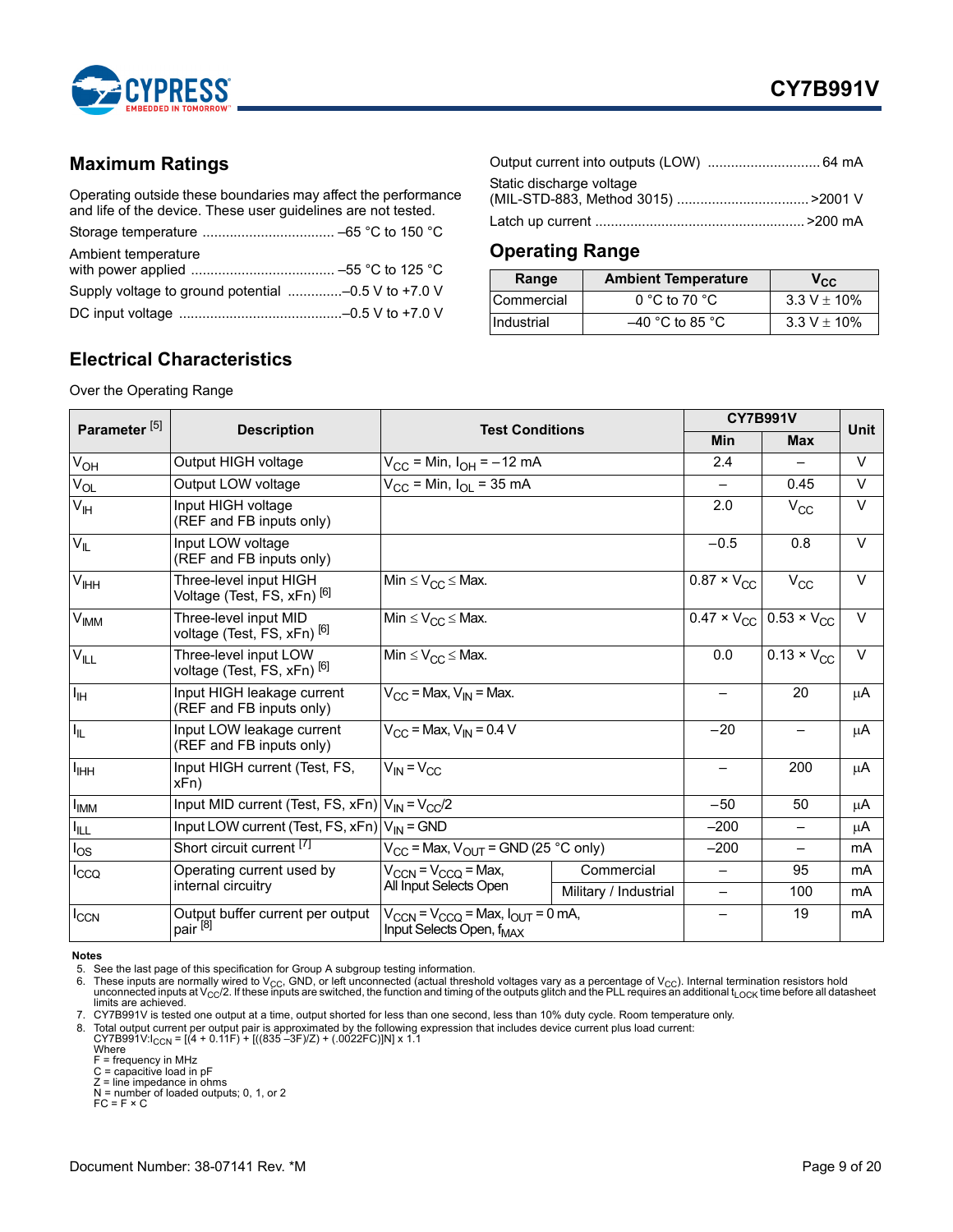

### **Electrical Characteristics (continued)**

Over the Operating Range

| Parameter <sup>[5]</sup> | <b>Test Conditions</b><br><b>Description</b>                                    |                                      | <b>CY7B991V</b> | <b>Unit</b> |    |
|--------------------------|---------------------------------------------------------------------------------|--------------------------------------|-----------------|-------------|----|
|                          |                                                                                 |                                      | Min             | <b>Max</b>  |    |
| <b>IPD</b>               | Power dissipation per output pair $ V_{CCN} = V_{CCQ}$ = Max, $I_{OUT}$ = 0 mA, | Input Selects Open, f <sub>MAX</sub> | -               | 104         | mW |

### <span id="page-9-0"></span>**Capacitance**

| Parameter <sup>[9, 10]</sup> | <b>Description</b>  | <b>Test Conditions</b>                                        | Max | Unit |
|------------------------------|---------------------|---------------------------------------------------------------|-----|------|
| $C_{IN}$                     | I Input capacıtance | $MLZ, V_{CC} = 3.3 V$<br>つに<br>$\circ$<br>$f = 1$<br>ΙΔ<br>ںے | 10  | рF   |

### <span id="page-9-1"></span>**Thermal Resistance**

| Parameter <sup>[10]</sup> | <b>Description</b>                          | <b>Test Conditions</b>                                                                                      | 32-pin PLCC<br>Package | Unit          |
|---------------------------|---------------------------------------------|-------------------------------------------------------------------------------------------------------------|------------------------|---------------|
| $\Theta_{JA}$             | Thermal resistance<br>(junction to ambient) | Test conditions follow standard test methods and<br>thermal<br>impedance,<br>for<br>measuring<br>procedures | 44                     | $\degree$ C/W |
| $\Theta_{\text{JC}}$      | Thermal resistance<br>(junction to case)    | 1according to EIA/JESD51.                                                                                   | 26                     | $\degree$ C/W |

### <span id="page-9-2"></span>**AC Test Loads and Waveforms**

**Figure 10. AC Test Loads and Waveforms**



R1=100 R2=100 CL = 30 pF (Includes fixture and probe capacitance)





**Notes**

<span id="page-9-3"></span>9. Applies to REF and FB inputs only. Tested initially and after any design or process changes that may affect these parameters. 10. Tested initially and after any design or process changes that may affect these parameters.

<span id="page-9-4"></span>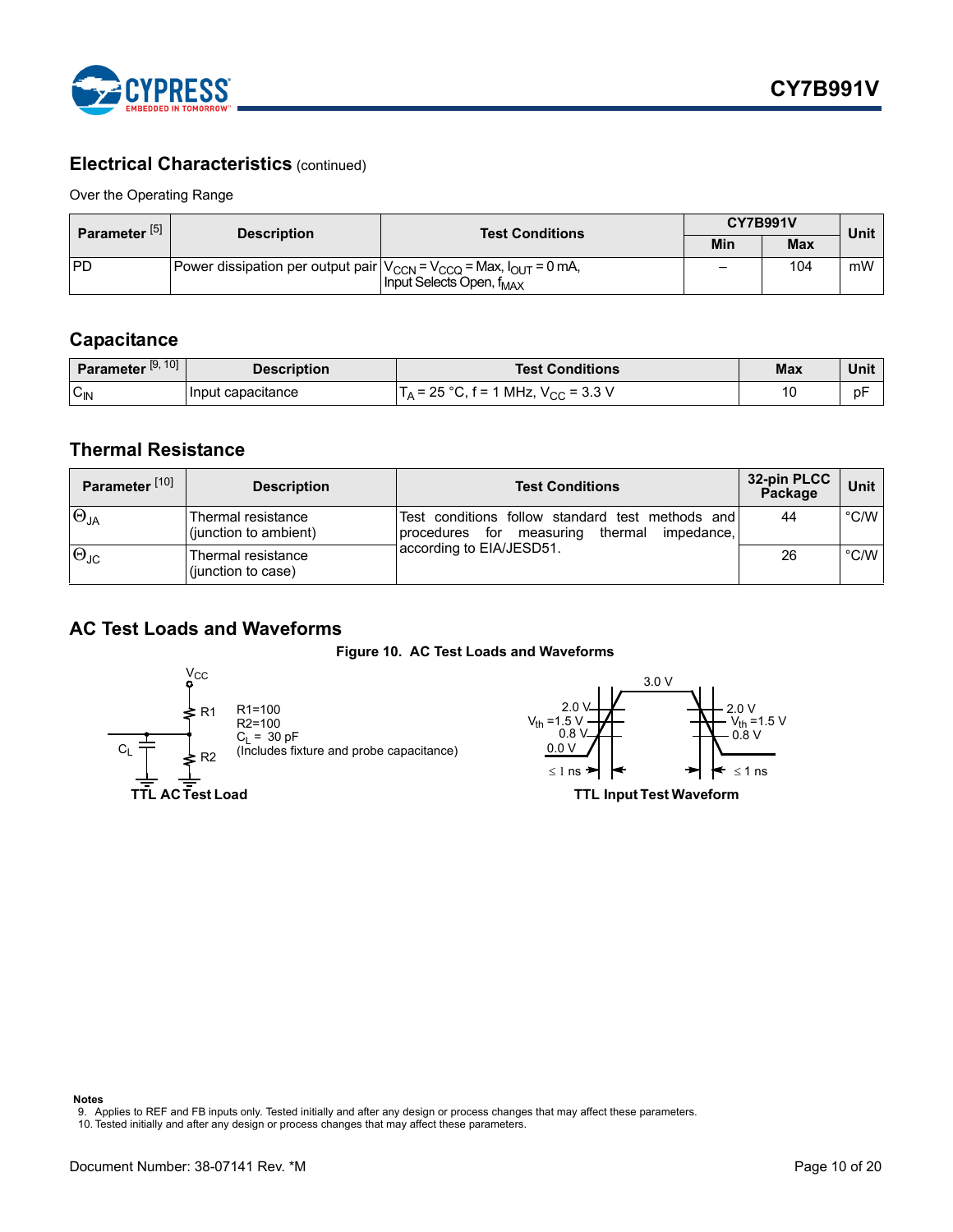

### <span id="page-10-0"></span>**Switching Characteristics (-2 option)**

#### Over the Operating Range

| Parameter <sup>[11, 12]</sup> |                                                                                 | CY7B991V-2                 |                          |                          | <b>Unit</b> |            |
|-------------------------------|---------------------------------------------------------------------------------|----------------------------|--------------------------|--------------------------|-------------|------------|
|                               | <b>Description</b>                                                              | Min                        | <b>Typ</b>               | <b>Max</b>               |             |            |
| $f_{NOM}$                     | Operating clock Frequency in MHz                                                | $FS = LOW$ $[11, 13]$      | 15                       |                          | 30          | <b>MHz</b> |
|                               |                                                                                 | $FS = MID$ $[11, 13]$      | 25                       |                          | 50          |            |
|                               |                                                                                 | $FS = HIGH$ $[11, 13, 14]$ | 40                       |                          | 80          |            |
| t <sub>RPWH</sub>             | REF pulse width HIGH measured at 1/2 x V <sub>CCQ</sub> threshold               |                            | 3.65                     |                          |             | ns         |
| t <sub>RPWL</sub>             | REF pulse width LOW measured at 1/2 x V <sub>CCO</sub> threshold                |                            | 3.65                     |                          |             | ns         |
| $t_U$                         | Programmable skew unit                                                          |                            |                          | See Table 1              |             |            |
| t <sub>SKEWPR</sub>           | Zero output matched-pair skew (XQ0, XQ1) <sup>[15, 16]</sup>                    |                            | $\overline{\phantom{0}}$ | 0.05                     | 0.2         | ns         |
| t <sub>SKEW0</sub>            | Zero output skew (all outputs) <sup>[15, 17]</sup>                              |                            |                          | 0.1                      | 0.25        | ns         |
| t <sub>SKEW1</sub>            | Output skew (rise-rise, fall-fall, same class outputs) <sup>[15, 18]</sup>      |                            | —                        | 0.1                      | 0.5         | ns         |
| t <sub>SKEW2</sub>            | Output skew (rise-fall, nominal-inverted, divided-divided) <sup>[15, 18]</sup>  |                            |                          | 0.5                      | 1.0         | ns         |
| <sup>t</sup> SKEW3            | Output skew (rise-rise, fall-fall, different class outputs) <sup>[15, 18]</sup> |                            | $\overline{\phantom{0}}$ | 0.25                     | 0.5         | ns         |
| t <sub>SKEW4</sub>            | Output skew (rise-fall, nominal-divided, divided-inverted) <sup>[15, 18]</sup>  |                            | 0.5                      | 0.9                      | ns          |            |
| $t_{\text{DEV}}$              | Device-to-device skew <sup>[19, 20]</sup>                                       |                            |                          | 1.25                     | ns          |            |
| $t_{PD}$                      | Propagation delay, REF rise to FB rise                                          |                            | $-0.25$                  | 0.0                      | $+0.25$     | ns         |
| t <sub>ODCV</sub>             | Output duty cycle variation <sup>[21]</sup>                                     |                            | $-0.65$                  | 0.0                      | $+0.65$     | ns         |
| t <sub>PWH</sub>              | Output HIGH time deviation from 50% <sup>[22]</sup>                             |                            |                          |                          | 2.0         | ns         |
| t <sub>PWL</sub>              | Output LOW time deviation from 50% <sup>[22]</sup>                              |                            | <u>—</u>                 | $\overline{\phantom{0}}$ | 1.5         | ns         |
| t <sub>ORISE</sub>            | Output rise time <sup>[22, 23]</sup>                                            | 0.15                       | 1.0                      | 1.2                      | ns          |            |
| t <sub>OFALL</sub>            | Output fall time <sup>[22, 23]</sup>                                            | 0.15                       | 1.0                      | 1.2                      | ns          |            |
| t <sub>LOCK</sub>             | PLL lock time <sup>[24]</sup>                                                   |                            |                          | 0.5                      | ms          |            |
| $t_{\text{JR}}$               | Cycle-to-cycle output jitter                                                    | RMS <sup>[19]</sup>        |                          |                          | 25          | ps         |
|                               |                                                                                 | Peak[19]                   |                          | 100                      | 200         | ps         |

#### **Notes**

- <span id="page-10-1"></span>11. The level to be set on FS is determined by the "normal" operating frequency (f<sub>NOM</sub>) of the V<sub>CO</sub> and Time Unit Generator (see [Logic Block Diagram](#page-0-0)). Nominal frequency<br>(f<sub>NOM</sub>) always appears at the outputs when they a
- <span id="page-10-2"></span>12. Test measurement levels for the CY7B991V are TTL levels (1.5 V to 1.5 V). Test conditions assume signal transition times of 2 ns or less and output loading as shown in the AC Test Loads and Waveforms unless otherwise specified.

<span id="page-10-3"></span>13. For all three state inputs, HIGH indicates a connection to V<sub>CC</sub>, LOW indicates a connection to GND, and MID indicates an open connection. Internal termination circuitry holds an unconnected input to V<sub>CC</sub>/2.

<span id="page-10-5"></span><span id="page-10-4"></span>

- 14. When the FS pin is selected HIGH, the REF input must not transition upon power up until V<sub>CC</sub> has reached 2.8 V.<br>15. SKEW is defined as the time between the earliest and the latest output transition among all outputs
- 

<span id="page-10-7"></span><span id="page-10-6"></span>16. t<sub>SKEWPR</sub> is defined as the skew between a pair of outputs (XQ0 and XQ1) when all eight outputs are selected for 0t<sub>U</sub>.<br>17. t<sub>SKEW0</sub> is defined as the skew between outputs when they are selected for 0t<sub>U</sub>. Other output

- <span id="page-10-8"></span>18. There are three classes of outputs: Nominal (multiple of t<sub>U</sub> delay), Inverted (4Q0 and 4Q1 only with 4F0 = 4F1 = HIGH), and Divided (3Qx and 4Qx only in Divide-by-2 or Divide-by-4 mode).
- <span id="page-10-9"></span>19. Guaranteed by statistical correlation. Tested initially and after any design or process changes that may affect these parameters.

<span id="page-10-10"></span>20.  $t_{\rm DEV}$  is the output-to-output skew between any two devices operating under the same conditions ( $V_{\rm CC}$  ambient temperature, air flow, etc.)

<span id="page-10-12"></span>

<span id="page-10-13"></span>23. t<sub>ORISE</sub> and t<sub>OFALL</sub> measured between 0.8 V and 2.0 V.

<span id="page-10-14"></span>24. t<sub>LOCK</sub> is the time that is required before synchronization is achieved. This specification is valid only after V<sub>CC</sub> is stable and within normal operating limits. This parameter is measured from the application of a new signal or frequency at REF or FB until  $t_{PD}$  is within specified limits.

<span id="page-10-11"></span><sup>21.</sup> t<sub>ODCV</sub> is the deviation of the output from a 50% duty cycle. Output pulse width variations are included in t<sub>SKEW2</sub> and t<sub>SKEW4</sub> specifications.<br>22. Specified with outputs loaded with 30 pF for the CY7B991V–5 and –7 at 0.8 V.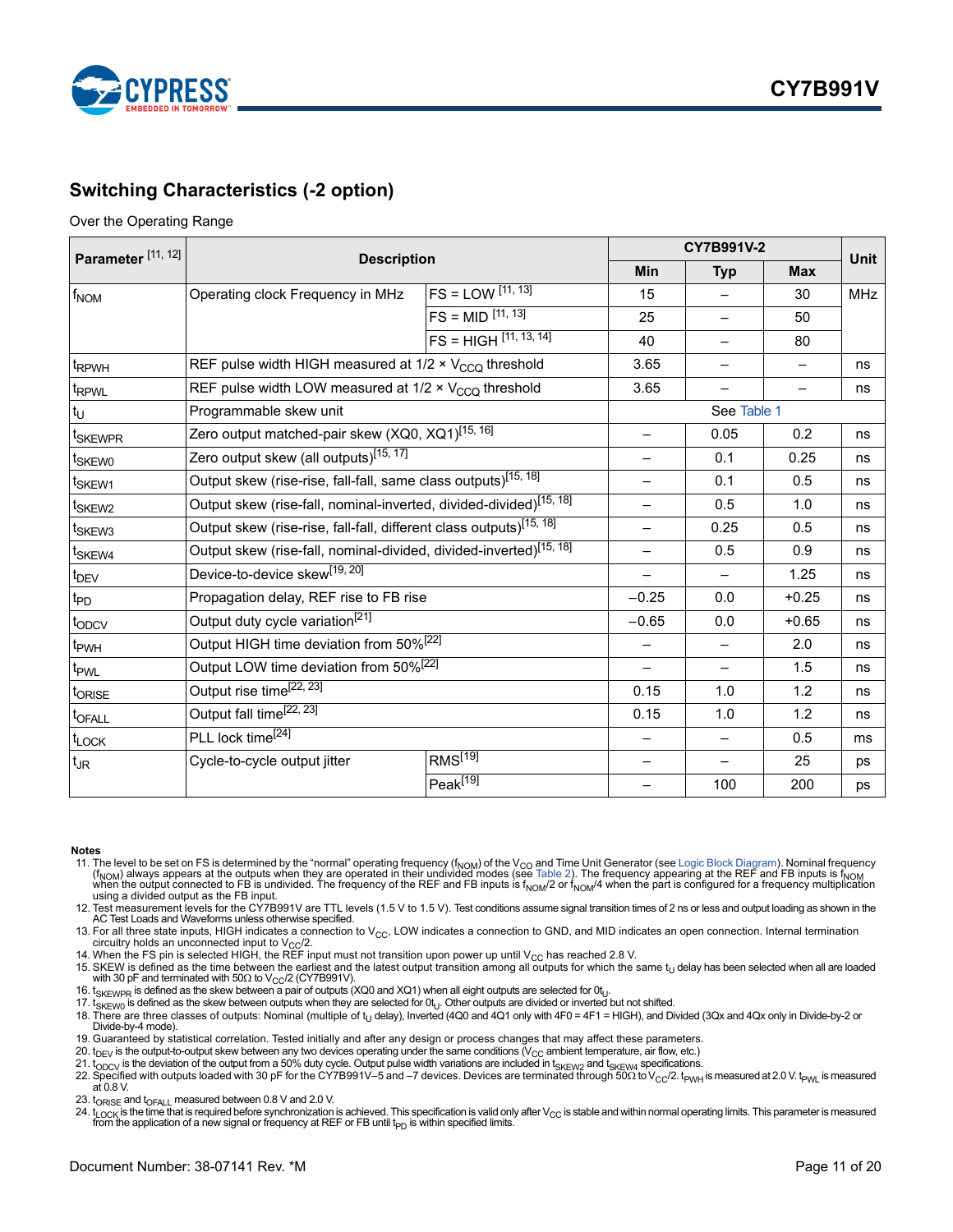

### <span id="page-11-0"></span>**Switching Characteristics (-5 Option)**

#### Over the Operating Range

| Parameter <sup>[25, 26]</sup> |                                                                                 |                                 | CY7B991V-5               | Unit                     |        |            |
|-------------------------------|---------------------------------------------------------------------------------|---------------------------------|--------------------------|--------------------------|--------|------------|
|                               | <b>Description</b>                                                              |                                 |                          |                          |        |            |
| $f_{NOM}$                     | Operating clock frequency in MHz                                                | $FS = LOW$ <sup>[25, 27]</sup>  | 15                       |                          | 30     | <b>MHz</b> |
|                               |                                                                                 | $FS = MID$ <sup>[25, 27]</sup>  | 25                       |                          | 50     |            |
|                               |                                                                                 | $FS = HIGH$ <sup>[25, 27]</sup> | 40                       |                          | 80     |            |
| t <sub>RPWH</sub>             | REF pulse width HIGH measured at 1/2 × V <sub>CCQ</sub> threshold               |                                 | 3.65                     |                          |        | ns         |
| t <sub>RPWL</sub>             | REF pulse width LOW measured at 1/2 x V <sub>CCO</sub> threshold                |                                 | 3.65                     |                          |        | ns         |
| $t_U$                         | Programmable skew unit                                                          |                                 |                          | See Table 1              |        |            |
| t <sub>SKEWPR</sub>           | Zero output matched-pair skew (XQ0, XQ1) <sup>[28, 29]</sup>                    |                                 | $\overline{\phantom{0}}$ | 0.1                      | 0.25   | ns         |
| t <sub>SKEW0</sub>            | Zero output skew (all outputs) <sup>[28, 29]</sup>                              |                                 |                          | 0.25                     | 0.5    | ns         |
| t <sub>SKEW1</sub>            | Output skew (rise-rise, fall-fall, same class outputs) <sup>[28, 30]</sup>      |                                 | $\overline{\phantom{0}}$ | 0.6                      | 0.7    | ns         |
| t <sub>SKEW2</sub>            | Output skew (rise-fall, nominal-inverted, divided-divided) <sup>[28, 30]</sup>  |                                 | 0.5                      | 1.0                      | ns     |            |
| <sup>t</sup> SKEW3            | Output skew (rise-rise, fall-fall, different class outputs) <sup>[28, 30]</sup> |                                 | 0.5                      | 0.7                      | ns     |            |
| t <sub>SKEW4</sub>            | Output skew (rise-fall, nominal-divided, divided-inverted) <sup>[28, 30]</sup>  |                                 | 0.5                      | 1.0                      | ns     |            |
| $t_{DEV}$                     | Device-to-device skew <sup>[32, 33]</sup>                                       |                                 |                          | 1.25                     | ns     |            |
| $t_{\text{PD}}$               | Propagation delay, REF rise to FB rise                                          |                                 | $-0.5$                   | 0.0                      | $+0.5$ | ns         |
| t <sub>ODCV</sub>             | Output duty cycle variation <sup>[34]</sup>                                     |                                 | $-1.0$                   | 0.0                      | $+1.0$ | ns         |
| t <sub>PWH</sub>              | Output HIGH time deviation from 50% <sup>[35]</sup>                             |                                 | $\overline{\phantom{0}}$ |                          | 2.5    | ns         |
| t <sub>PWL</sub>              | Output LOW time deviation from 50% <sup>[35]</sup>                              |                                 |                          | $\overline{\phantom{0}}$ | 3      | ns         |
| t <sub>ORISE</sub>            | Output rise time <sup>[35, 36]</sup>                                            | 0.15                            | 1.0                      | 1.5                      | ns     |            |
| t <sub>OFALL</sub>            | Output fall time <sup>[35, 36]</sup>                                            | 0.15                            | 1.0                      | 1.5                      | ns     |            |
| t <sub>LOCK</sub>             | PLL lock time <sup>[36]</sup>                                                   |                                 |                          | 0.5                      | ms     |            |
| $t_{JR}$                      | Cycle-to-cycle output jitter                                                    | $RMS^{[32]}$                    | -                        |                          | 25     | ps         |
|                               |                                                                                 | Peak-to-peak <sup>[32]</sup>    |                          |                          | 200    | ps         |

#### **Notes**

<span id="page-11-1"></span>25. The level to be set on FS is determined by the "normal" operating frequency (f<sub>NOM</sub>) of the V<sub>CO</sub> and Time Unit Generator (see [Logic Block Diagram](#page-0-0)). Nominal frequency (f<sub>NOM</sub>) always appears at the outputs when they a using a divided output as the FB input.

<span id="page-11-2"></span>26. Test measurement levels for the CY7B991V are TTL levels (1.5 V to 1.5 V). Test conditions assume signal transition times of 2 ns or less and output loading as shown in the<br>AC Test Loads and Waveforms unless otherwise s

<span id="page-11-3"></span>27. For all three state inputs, HIGH indicates a connection to V<sub>CC</sub>, LOW indicates a connection to GND, and MID indicates an open connection. Internal termination circuitry holds an unconnected input to V<sub>CC</sub>/2.

<span id="page-11-4"></span>28. t<sub>SKEWPR</sub> is defined as the skew between a pair of outputs (XQ0 and XQ1) when all eight outputs are selected for  $0t_{1}$ .

<span id="page-11-5"></span>29. t<sub>SKEW0</sub> is defined as the skew between outputs when they are selected for 0t<sub>U</sub>. Other outputs are divided or inverted but not shifted.<br>30. t<sub>DEV</sub> is the output-to-output skew between any two devices operating under t

<span id="page-11-6"></span>

<span id="page-11-7"></span>31. C<sub>L</sub> = 0 pF. For C<sub>L</sub> = 30 pF, t<sub>SKEW0</sub> = 0.35 ns.<br>32. SKEW is defined as the time between the earliest and the latest output transition among all outputs for which the same t<sub>U</sub> delay has been selected when all are lo with 30 pF and terminated with 50 $\Omega$  to V<sub>CC</sub>/2 (CY7B991V).

<span id="page-11-8"></span>33.  $t_{\rm ODCV}$  is the deviation of the output from a 50% duty cycle. Output pulse width variations are included in t<sub>SKEW2</sub> and t<sub>SKEW4</sub> specifications.

<span id="page-11-9"></span>34. Specified with outputs loaded with 30 pF for the CY7B991V–5 and –7 devices. Devices are terminated through  $5002$  to  $V_{\rm CC}/2$ . t<sub>PWH</sub> is measured at 2.0 V. t<sub>PWL</sub> is measured at  $0.8$  V.

<span id="page-11-10"></span>35. t<sub>ORISE</sub> and t<sub>OFALL</sub> measured between 0.8 V and 2.0 V.

<span id="page-11-11"></span>36. t<sub>LOCK</sub> is the time that is required before synchronization is achieved. This specification is valid only after V<sub>CC</sub> is stable and within normal operating limits. This parameter is measured from the application of a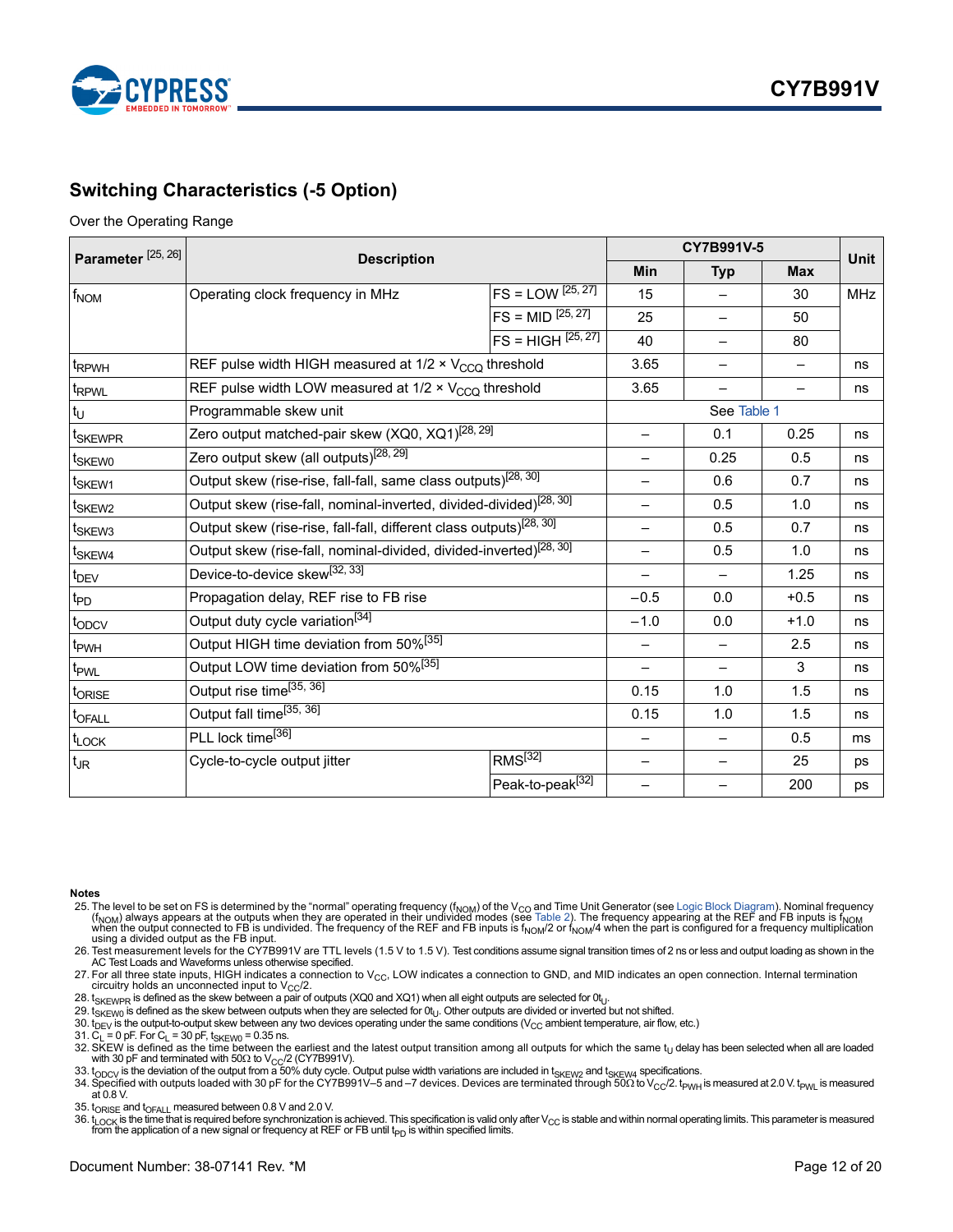

### <span id="page-12-0"></span>**Switching Characteristics (-7 Option)**

#### Over the Operating Range

| Parameter <sup>[37, 38]</sup> |                                                                                 |                              | CY7B991V-7               | Unit                     |                          |            |
|-------------------------------|---------------------------------------------------------------------------------|------------------------------|--------------------------|--------------------------|--------------------------|------------|
|                               | <b>Description</b>                                                              |                              |                          |                          | <b>Max</b>               |            |
| $f_{NOM}$                     | Operating clock Frequency in MHz                                                | $FS = LOW$ [37, 39]          | 15                       |                          | 30                       | <b>MHz</b> |
|                               |                                                                                 | $FS = MID^{37, 39}$          | 25                       | $\overline{\phantom{0}}$ | 50                       |            |
|                               |                                                                                 | $FS = HIGH$ $37, 39$         | 40                       |                          | 80                       |            |
| t <sub>RPWH</sub>             | REF pulse width HIGH measured at 1/2 x V <sub>CCQ</sub> threshold               |                              | 3.65                     |                          | $\overline{\phantom{0}}$ | ns         |
| t <sub>RPWL</sub>             | REF pulse width LOW measured at 1/2 x V <sub>CCO</sub> threshold                |                              | 3.65                     |                          |                          | ns         |
| $t_U$                         | Programmable skew unit                                                          |                              |                          | See Table 1              |                          |            |
| t <sub>SKEWPR</sub>           | Zero output matched pair skew (XQ0, XQ1) <sup>[40, 41]</sup>                    |                              | $\qquad \qquad -$        | 0.1                      | 0.25                     | ns         |
| t <sub>SKEW0</sub>            | Zero output skew (All Outputs) <sup>[40,42]</sup>                               |                              |                          | 0.3                      | 0.75                     | ns         |
| t <sub>SKEW1</sub>            | Output skew (rise-rise, fall-fall, same class outputs) <sup>[43,44]</sup>       |                              |                          | 0.6                      | 1.0                      | ns         |
| t <sub>SKEW2</sub>            | Output skew (rise-fall, nominal-inverted, divided-divided) <sup>[40,45]</sup>   |                              | 1.0                      | 1.5                      | ns                       |            |
| t <sub>SKEW3</sub>            | Output skew (rise-rise, fall-fall, different class outputs) <sup>[40, 45]</sup> | $\qquad \qquad =$            | 0.7                      | 1.2                      | ns                       |            |
| t <sub>SKEW4</sub>            | Output skew (rise-fall, nominal-divided, divided-inverted) <sup>[40, 45]</sup>  |                              | 1.2                      | 1.7                      | ns                       |            |
| $t_{DEV}$                     | Device-to-device skew <sup>[43,46]</sup>                                        |                              |                          | 1.65                     | ns                       |            |
| $t_{\mathsf{PD}}$             | Propagation delay, REF rise to FB rise                                          | $-0.7$                       | 0.0                      | $+0.7$                   | ns                       |            |
| t <sub>ODCV</sub>             | Output duty cycle variation <sup>[46]</sup>                                     |                              | $-1.2$                   | 0.0                      | $+1.2$                   | ns         |
| t <sub>PWH</sub>              | Output HIGH time deviation from 50% <sup>[47]</sup>                             |                              |                          |                          | 3                        | ns         |
| t <sub>PWL</sub>              | Output LOW time deviation from 50% <sup>[47]</sup>                              |                              | $\overline{\phantom{0}}$ | $\overline{\phantom{0}}$ | 3.5                      | ns         |
| t <sub>ORISE</sub>            | Output rise time <sup>[47, 48]</sup>                                            | 0.15                         | 1.5                      | 2.5                      | ns                       |            |
| t <sub>OFALL</sub>            | Output fall time[47, 48]                                                        | 0.15                         | 1.5                      | 2.5                      | ns                       |            |
| t <sub>LOCK</sub>             | PLL lock time <sup>[49]</sup>                                                   |                              |                          | 0.5                      | ms                       |            |
| $t_{\text{JR}}$               | Cycle-to-cycle output jitter                                                    | $RMS^{[50]}$                 | -                        |                          | 25                       | ps         |
|                               |                                                                                 | Peak-to-peak <sup>[50]</sup> |                          |                          | 200                      | ps         |

#### **Notes**

- <span id="page-12-1"></span>37. The level to be set on FS is determined by the "normal" operating frequency (f<sub>NOM</sub>) of the V<sub>CO</sub> and Time Unit Generator (see [Logic Block Diagram](#page-0-0)). Nominal frequency (f<sub>NOM</sub>) always appears at the outputs when they a using a divided output as the FB input.
- <span id="page-12-2"></span>38. Test measurement levels for the CY7B991V are TTL levels (1.5 V to 1.5 V). Test conditions assume signal transition times of 2 ns or less and output loading as shown in the<br>AC Test Loads and Waveforms unless otherwise s

<span id="page-12-3"></span>39. For all three state inputs, HIGH indicates a connection to  $V_{CC}$ , LOW indicates a connection to GND, and MID indicates an open connection. Internal termination circuitry holds an unconnected input to  $V_{CC}/2$ .

<span id="page-12-4"></span>40.  $t_{SKEWPR}$  is defined as the skew between a pair of outputs (XQ0 and XQ1) when all eight outputs are selected for  $0t_U$ .

<span id="page-12-5"></span>41.  $t_{SKEW0}$  is defined as the skew between outputs when they are selected for 0t<sub>U</sub>. Other outputs are divided or inverted but not shifted.

<span id="page-12-6"></span>

<span id="page-12-7"></span>42. C<sub>L</sub> = 0 pF. For C<sub>L</sub> = 30 pF, t<sub>SKEW0</sub> = 0.35 ns.<br>43. SKEW is defined as the time between the earliest and the latest output transition among all outputs for which the same t<sub>U</sub> delay has been selected when all are lo with 30 pF and terminated with  $50\Omega$  to  $V_{\text{CC}}/2$  (CY7B991V).

<span id="page-12-8"></span>44. There are three classes of outputs: Nominal (multiple of t<sub>U</sub> delay), Inverted (4Q0 and 4Q1 only with 4F0 = 4F1 = HIGH), and Divided (3Qx and 4Qx only in Divide-by-2 or<br>Divide-by-4 mode).

<span id="page-12-9"></span>45.  $t_{\text{DEV}}$  is the output-to-output skew between any two devices operating under the same conditions ( $V_{CC}$  ambient temperature, air flow, etc.)

<span id="page-12-11"></span><span id="page-12-10"></span>46. t<sub>ODCV</sub> is the deviation of the output from a 50% duty cycle. Output pulse width variations are included in t<sub>SKEW2</sub> and t<sub>SKEW4</sub> specifications.<br>47. Specified with outputs loaded with 30 pF for the CY7B991V–5 and –7 at 0.8 V.

<span id="page-12-13"></span><span id="page-12-12"></span>48. t<sub>ORISE</sub> and t<sub>OFALL</sub> measured between 0.8 V and 2.0 V.<br>49. t<sub>LOCK</sub> is the time that is required before synchronization is achieved. This specification is valid only after V<sub>CC</sub> is stable and within normal operating li

<span id="page-12-14"></span>50. Guaranteed by statistical correlation. Tested initially and after any design or process changes that may affect these parameters.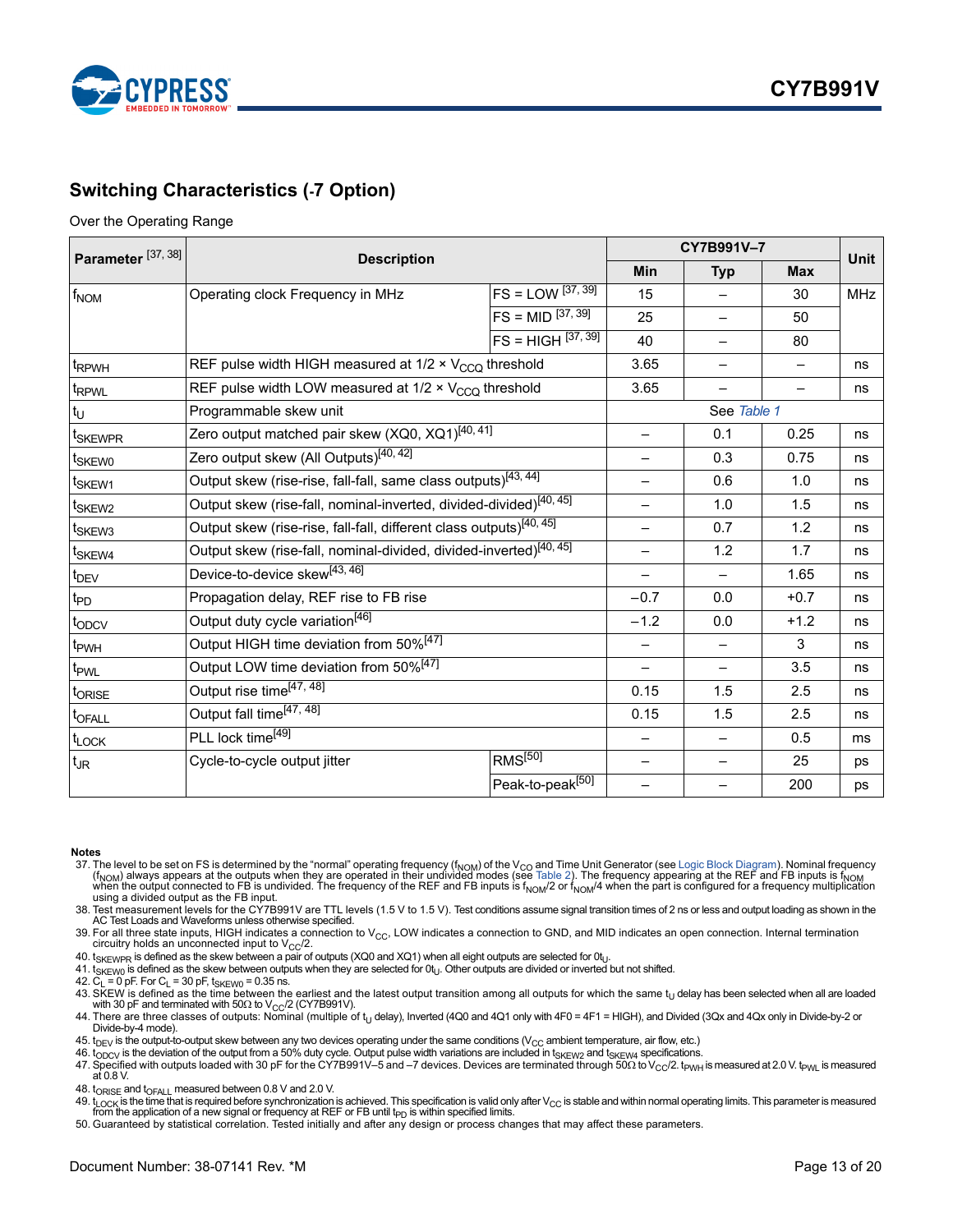

### <span id="page-13-0"></span>**AC Timing Diagrams**

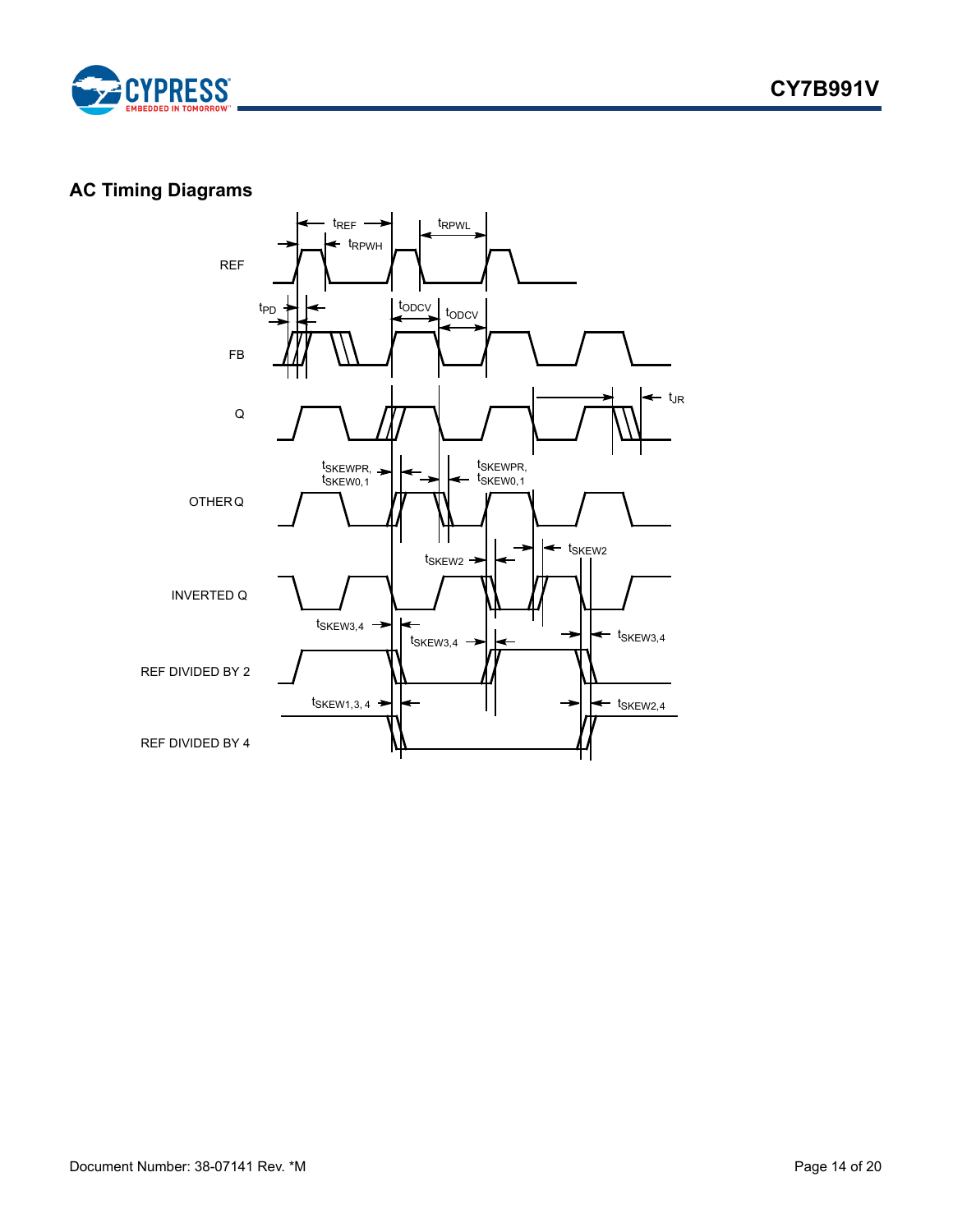

### <span id="page-14-0"></span>**Ordering Information**

| Speed (ps)     | <b>Ordering Code</b> | Package Type                | Operating<br>Range |
|----------------|----------------------|-----------------------------|--------------------|
| <b>Pb-free</b> |                      |                             |                    |
| 250            | CY7B991V-2JXC        | 32-pin PLCC                 | Commercial         |
|                | CY7B991V-2JXCT       | 32-pin PLCC - Tape and Reel | Commercial         |
| 500            | CY7B991V-5JXC        | 32-pin PLCC                 | Commercial         |
|                | CY7B991V-5JXCT       | 32-pin PLCC - Tape and Reel | Commercial         |
|                | CY7B991V-5JXI        | 32-pin PLCC                 | Industrial         |
|                | CY7B991V-5JXIT       | 32-pin PLCC - Tape and Reel | Industrial         |
| 750            | CY7B991V-7JXC        | 32-pin PLCC                 | Commercial         |
|                | CY7B991V-7JXCT       | 32-pin PLCC - Tape and Reel | Commercial         |

### **Ordering Code Definitions**

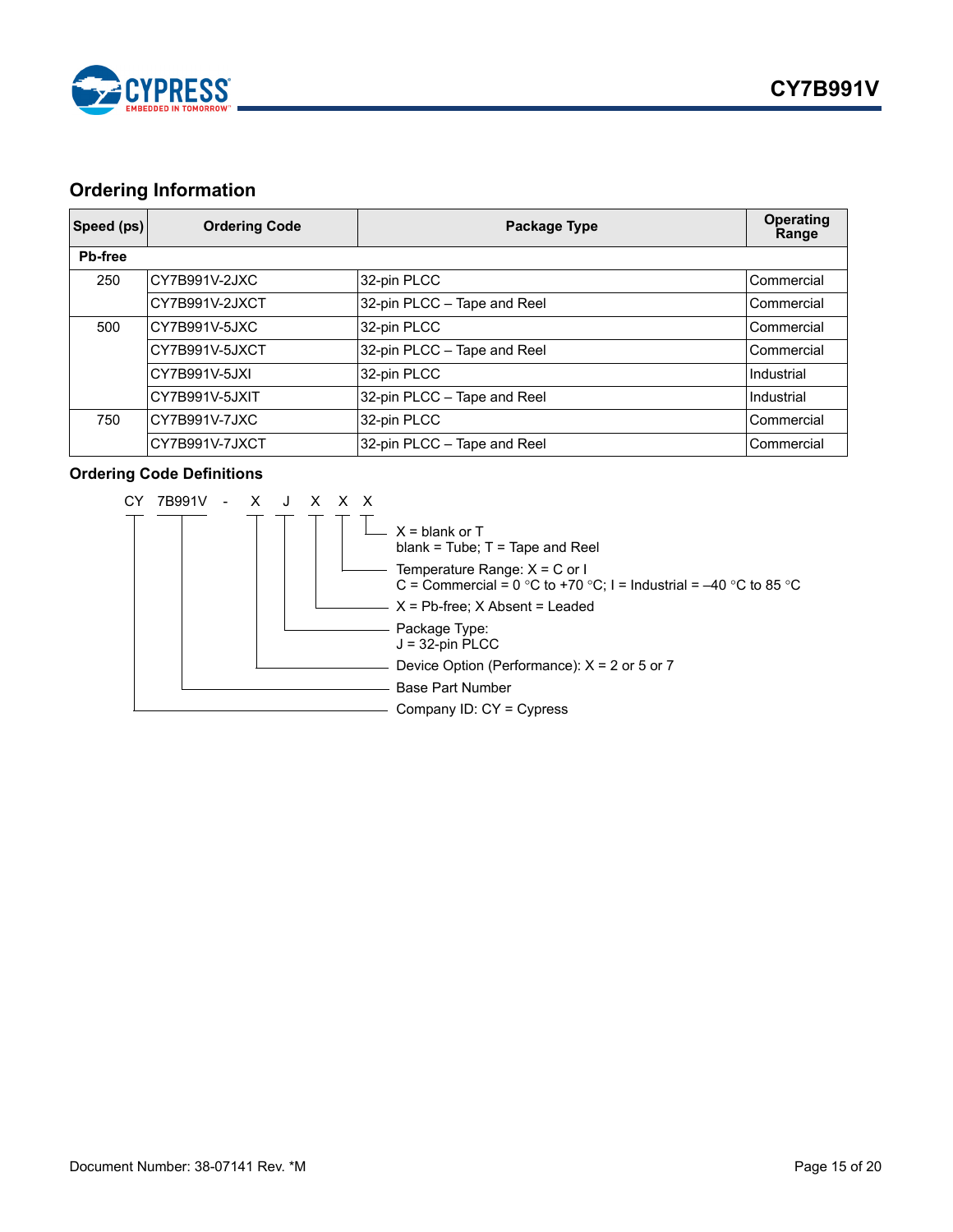



### <span id="page-15-0"></span>**Package Diagram**

**Figure 11. 32-pin PLCC (0.453 × 0.553 Inches) J32 Package Outline, 51-85002**



51-85002 \*E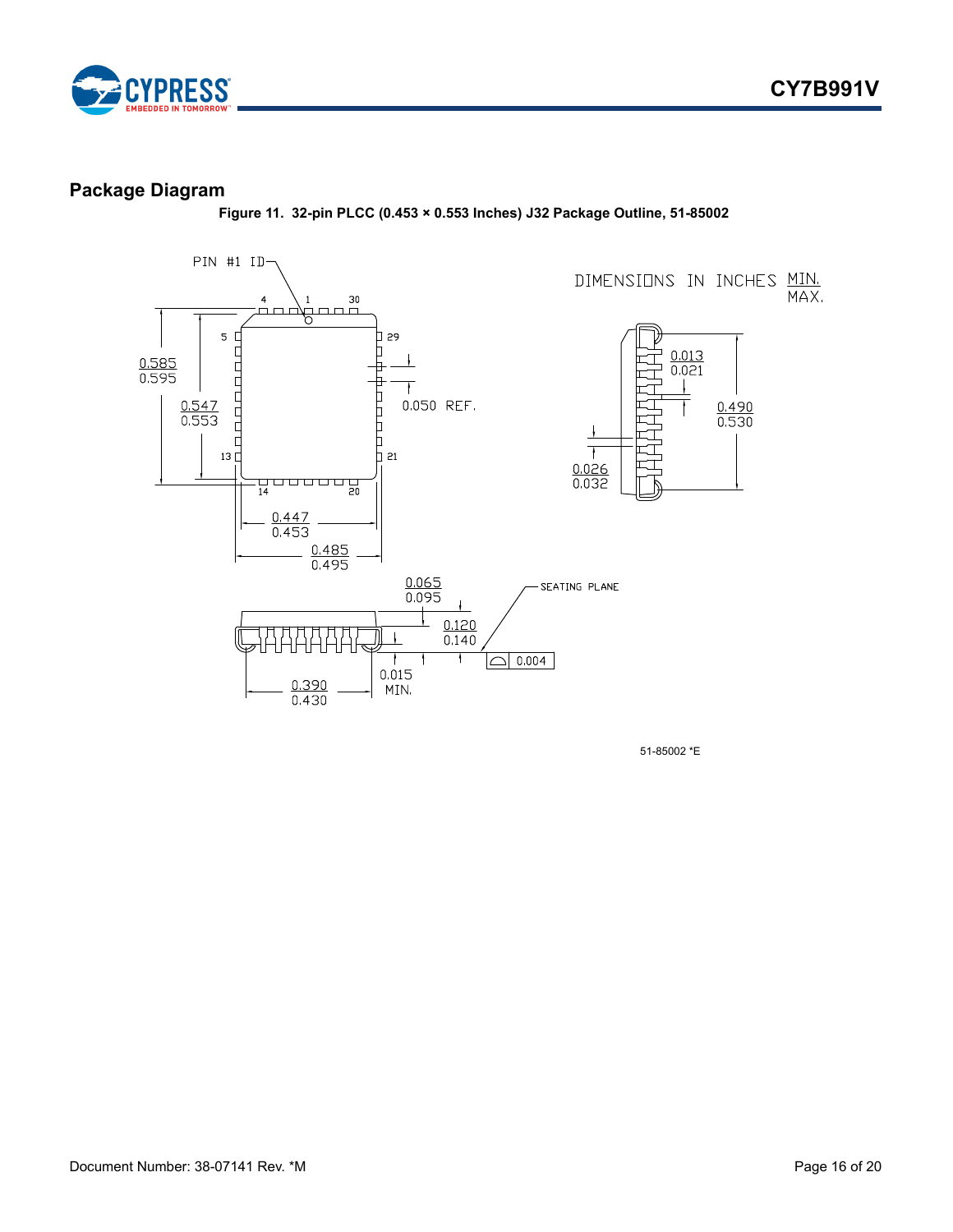

### **Table 3. Acronyms Used in this Document Units of Measure**

| Acronym       | <b>Description</b>                         |
|---------------|--------------------------------------------|
| <b>CMOS</b>   | Complementary Metal Oxide Semiconductor    |
| FB            | Feedback                                   |
| <b>LVPSCB</b> | Low-Voltage Programmable Skew Clock Buffer |
| I VTTI        | Low-Voltage Transistor-Transistor Logic    |
| PL L          | Phase-Locked Loop                          |
| <b>PLCC</b>   | <b>Plastic Leaded Chip Carrier</b>         |
| <b>RF</b>     | Reference Frequency                        |
| <b>RMS</b>    | Root Mean Square                           |
| VCO           | Voltage Controlled Oscillator              |

### <span id="page-16-0"></span>Acronyms **Document Conventions**

### <span id="page-16-2"></span><span id="page-16-1"></span>**Table 4. Units of Measure**

| <b>Symbol</b> | <b>Unit of Measure</b> |
|---------------|------------------------|
| $^{\circ}$ C  | degree Celsius         |
| kΩ            | kilohm                 |
| μA            | microampere            |
| μs            | microsecond            |
| mA            | milliampere            |
| ms            | millisecond            |
| mW            | milliwatt              |
| MHz           | megahertz              |
| ns            | nanosecond             |
| Ω             | ohm                    |
| pF            | picofarad              |
| ps            | picosecond             |
| V             | volt                   |
| W             | watt                   |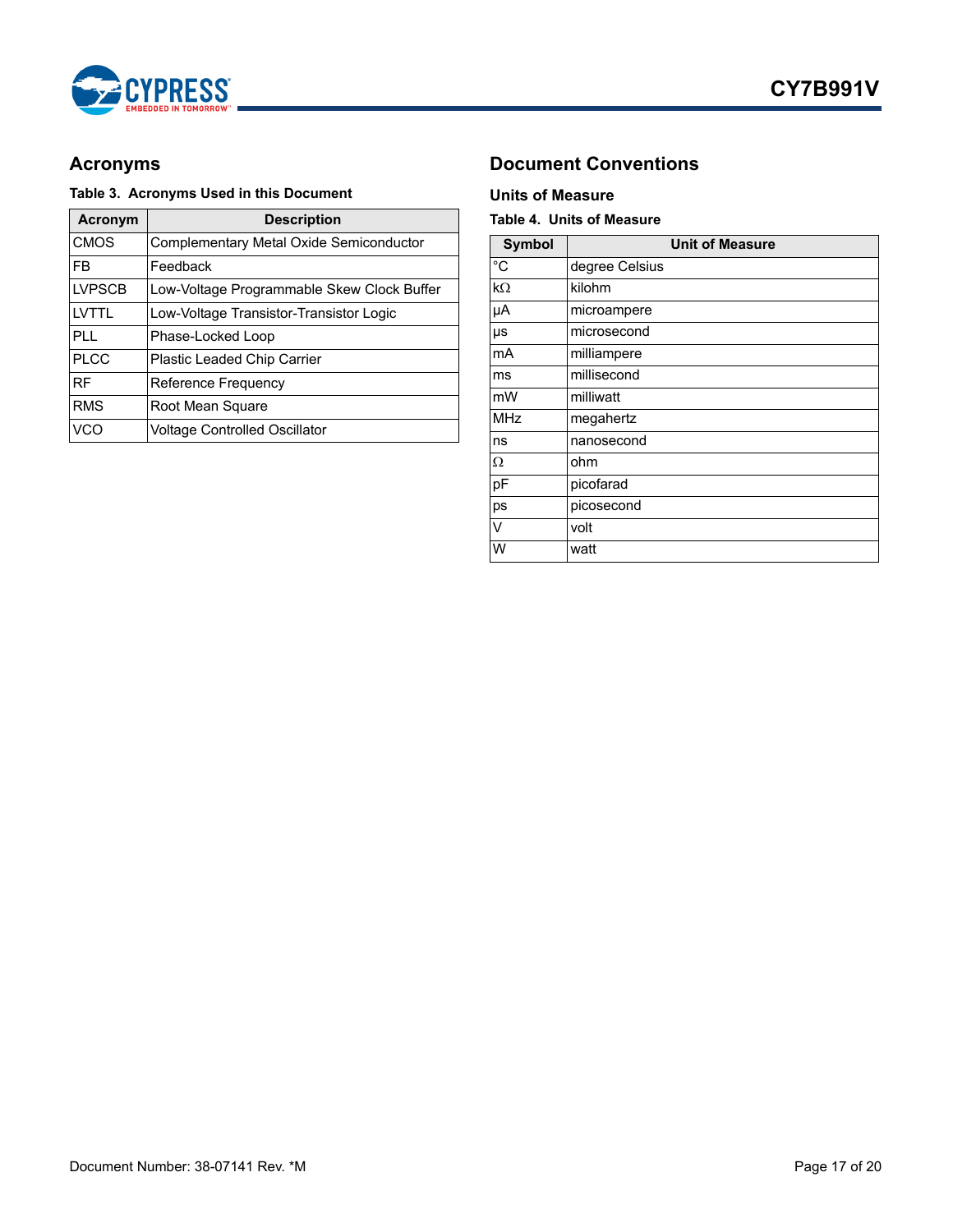

## <span id="page-17-0"></span>**Document History Page**

|                       | Document Title: CY7B991V, 3.3 V RoboClock <sup>®</sup> Low Voltage Programmable Skew Clock Buffer<br>Document Number: 38-07141 |                     |                           |                                                                                                                                                                                                                                                                                                                                                                                                                                                                                                                                                                                                                                                                                                                                                                                                                                                                                                           |  |  |
|-----------------------|--------------------------------------------------------------------------------------------------------------------------------|---------------------|---------------------------|-----------------------------------------------------------------------------------------------------------------------------------------------------------------------------------------------------------------------------------------------------------------------------------------------------------------------------------------------------------------------------------------------------------------------------------------------------------------------------------------------------------------------------------------------------------------------------------------------------------------------------------------------------------------------------------------------------------------------------------------------------------------------------------------------------------------------------------------------------------------------------------------------------------|--|--|
| <b>Revision</b>       | <b>ECN</b>                                                                                                                     | Orig. of<br>Change  | Submission<br><b>Date</b> | <b>Description of Change</b>                                                                                                                                                                                                                                                                                                                                                                                                                                                                                                                                                                                                                                                                                                                                                                                                                                                                              |  |  |
| $***$                 | 110250                                                                                                                         | SZV                 | 12/17/2001                | Change from Specification number: 38-00641 to 38-07141.                                                                                                                                                                                                                                                                                                                                                                                                                                                                                                                                                                                                                                                                                                                                                                                                                                                   |  |  |
| $\star$ A             | 293239                                                                                                                         | <b>RGL</b>          | 11/29/2004                | <b>Updated Features:</b><br>Removed "Jitter < 200 ps peak-to-peak (< 25 ps RMS)".<br>Added "Jitter 100 ps (typical)".<br><b>Updated Switching Characteristics (-2 option):</b><br>Added typical value of t <sub>JR</sub> parameter as "100 ps" corresponding to "Peak".<br><b>Updated Ordering Information:</b><br>Updated part numbers.                                                                                                                                                                                                                                                                                                                                                                                                                                                                                                                                                                  |  |  |
| *B                    | 1199925                                                                                                                        | KVM/<br><b>AESA</b> | 06/29/2007                | Removed "Switching Characteristics (-2 option)".<br><b>Updated Ordering Information:</b><br>No change in part numbers.<br>Changed format only.                                                                                                                                                                                                                                                                                                                                                                                                                                                                                                                                                                                                                                                                                                                                                            |  |  |
| $^{\ast}$ C           | 1286064                                                                                                                        | <b>AESA</b>         | 07/18/2007                | Change status from Preliminary to Final.                                                                                                                                                                                                                                                                                                                                                                                                                                                                                                                                                                                                                                                                                                                                                                                                                                                                  |  |  |
| *D                    | 2584293                                                                                                                        | <b>AESA</b>         | 10/10/2008                | Added Switching Characteristics (-2 option).<br>Updated to new template.                                                                                                                                                                                                                                                                                                                                                                                                                                                                                                                                                                                                                                                                                                                                                                                                                                  |  |  |
| *E                    | 2761988                                                                                                                        | <b>CXQ</b>          | 09/10/2009                | <b>Updated Test Mode:</b><br>Replaced "100W resistor" with "100 $\Omega$ resistor".<br><b>Updated Ordering Information:</b><br>No change in part numbers.<br>Replaced "Pb" with "pin" in "Package Type" column.                                                                                                                                                                                                                                                                                                                                                                                                                                                                                                                                                                                                                                                                                           |  |  |
| *F                    | 2905834                                                                                                                        | <b>CXQ</b>          | 04/06/2010                | <b>Updated Ordering Information:</b><br>Removed inactive part numbers CY7B991V-5JC, CY7B991V-5JCT,<br>CY7B991V-7JC and CY7B991V-7JCT.<br><b>Updated Package Diagram.</b>                                                                                                                                                                                                                                                                                                                                                                                                                                                                                                                                                                                                                                                                                                                                  |  |  |
| $\,{}^{\star}{\rm G}$ | 3041840                                                                                                                        | <b>CXQ</b>          | 09/29/2010                | Fixed various format and typographical errors.<br><b>Updated Pinouts:</b><br>Updated Figure 1 (Fixed pin 8 label).<br><b>Updated Pin Definitions:</b><br>Added "Pin Number" column.<br><b>Updated Electrical Characteristics:</b><br>Removed values from "Max" column of I <sub>LL</sub> and I <sub>OS</sub> parameters and added the<br>same values in "Min" column.<br>Removed note "These inputs are normally wired to $V_{CC}$ , GND, or left<br>unconnected (actual threshold voltages vary as a percentage of $V_{CC}$ ). Internal<br>termination resistors hold unconnected inputs at $V_{CC}/2$ . If these inputs are<br>switched, the function and timing of the outputs may glitch and the PLL may<br>require an additional t <sub>LOCK</sub> time before all datasheet limits are achieved." and<br>its reference in "Description" column of PD parameter.<br><b>Completing Sunset Review.</b> |  |  |
| $*H$                  | 4161003                                                                                                                        | <b>CINM</b>         | 10/16/2013                | <b>Updated Package Diagram:</b><br>spec 51-85002 - Changed revision from *C to *D.<br>Updated to new template.<br><b>Completing Sunset Review.</b>                                                                                                                                                                                                                                                                                                                                                                                                                                                                                                                                                                                                                                                                                                                                                        |  |  |
| $\star$               | 4598452                                                                                                                        | <b>TAVA</b>         | 12/16/2014                | <b>Updated Functional Description:</b><br>Added "For a complete list of related resources, click here." at the end.<br><b>Added AC Timing Diagrams.</b>                                                                                                                                                                                                                                                                                                                                                                                                                                                                                                                                                                                                                                                                                                                                                   |  |  |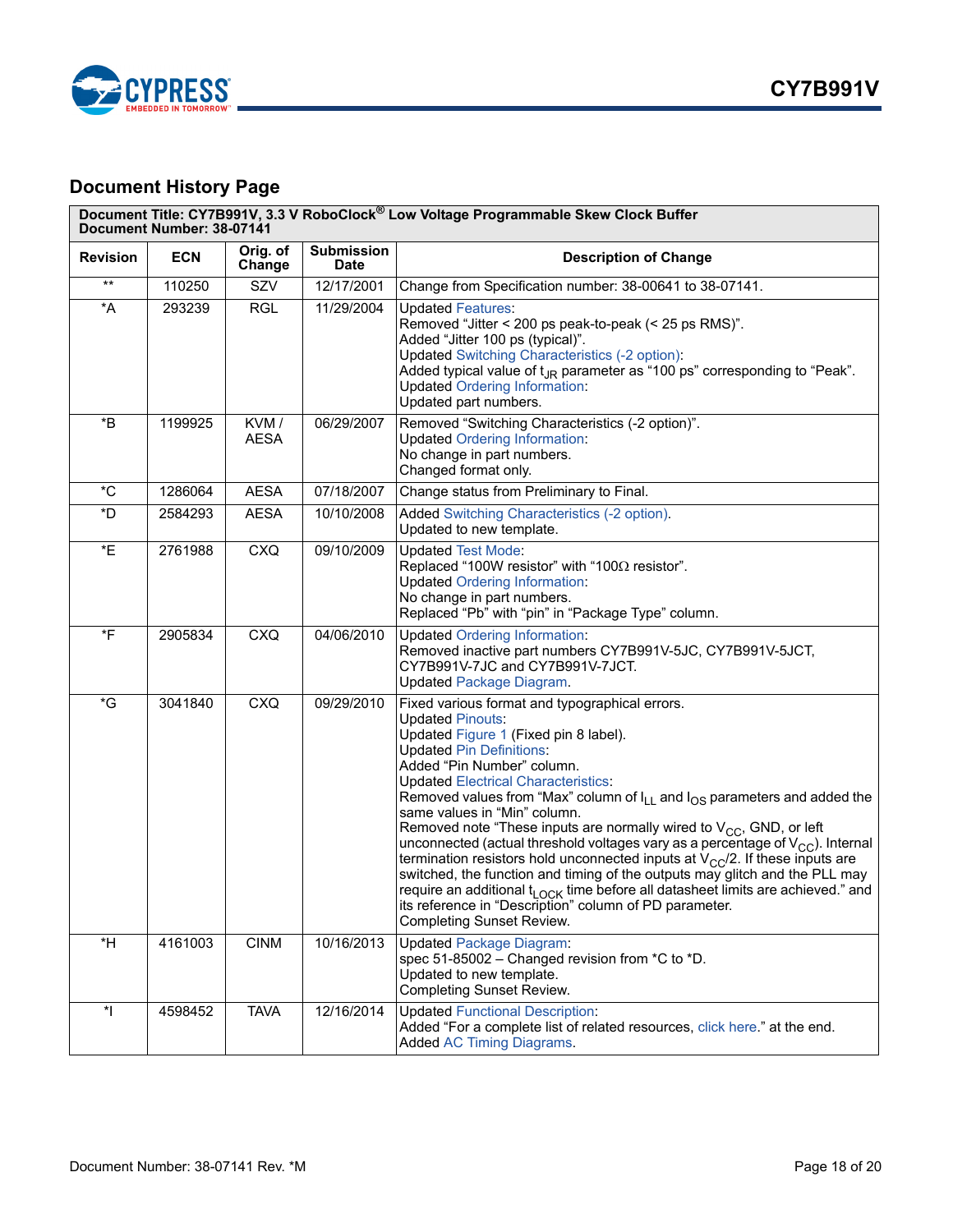

### **Document History Page (continued)**

|                 | Document Title: CY7B991V, 3.3 V RoboClock <sup>®</sup> Low Voltage Programmable Skew Clock Buffer<br>Document Number: 38-07141 |                    |                           |                                                                                                                                                                                                                                                                                                                                                                                                                                                                                                                                                                                                                                                                                                                                                                                                                                                                                                                                                          |  |  |  |
|-----------------|--------------------------------------------------------------------------------------------------------------------------------|--------------------|---------------------------|----------------------------------------------------------------------------------------------------------------------------------------------------------------------------------------------------------------------------------------------------------------------------------------------------------------------------------------------------------------------------------------------------------------------------------------------------------------------------------------------------------------------------------------------------------------------------------------------------------------------------------------------------------------------------------------------------------------------------------------------------------------------------------------------------------------------------------------------------------------------------------------------------------------------------------------------------------|--|--|--|
| <b>Revision</b> | <b>ECN</b>                                                                                                                     | Orig. of<br>Change | <b>Submission</b><br>Date | <b>Description of Change</b>                                                                                                                                                                                                                                                                                                                                                                                                                                                                                                                                                                                                                                                                                                                                                                                                                                                                                                                             |  |  |  |
| $\mathbf{H}$    | 4644120                                                                                                                        | <b>TAVA</b>        | 01/28/2015                | Updated Switching Characteristics (-2 option):<br>Updated description of t <sub>RPWH</sub> and t <sub>RPWL</sub> parameters.<br>Changed minimum value of t <sub>RPWH</sub> parameter from 5 ns to 3.65 ns.<br>Changed minimum value of t <sub>RPWL</sub> parameter from 5 ns to 3.65 ns.<br>Updated Switching Characteristics (-5 Option):<br>Updated description of t <sub>RPWH</sub> and t <sub>RPWL</sub> parameters.<br>Changed minimum value of t <sub>RPWH</sub> parameter from 5 ns to 3.65 ns.<br>Changed minimum value of $t_{RPWL}$ parameter from 5 ns to 3.65 ns.<br>Updated Switching Characteristics (-7 Option):<br>Updated description of t <sub>RPWH</sub> and t <sub>RPWL</sub> parameters.<br>Changed minimum value of t <sub>RPWH</sub> parameter from 5 ns to 3.65 ns.<br>Changed minimum value of $t_{RPW1}$ parameter from 5 ns to 3.65 ns.<br><b>Updated Package Diagram:</b><br>spec 51-85002 - Changed revision from *D to *E. |  |  |  |
| *K              | 5276098                                                                                                                        | <b>PSR</b>         | 05/18/2016                | Updated Electrical Characteristics:<br>Updated Note 8 (Replaced "FC = $F < C$ " with "FC = $F \times C$ ").<br><b>Added Thermal Resistance.</b><br>Updated to new template.                                                                                                                                                                                                                                                                                                                                                                                                                                                                                                                                                                                                                                                                                                                                                                              |  |  |  |
| *I.             | 5507104                                                                                                                        | <b>PAWK</b>        | 11/02/2016                | Updated to new template.<br><b>Completing Sunset Review.</b>                                                                                                                                                                                                                                                                                                                                                                                                                                                                                                                                                                                                                                                                                                                                                                                                                                                                                             |  |  |  |
| *M              | 6011930                                                                                                                        | <b>PAWK</b>        | 01/03/2018                | <b>Updated Ordering Information:</b><br>Updated part numbers.<br>Updated to new template.                                                                                                                                                                                                                                                                                                                                                                                                                                                                                                                                                                                                                                                                                                                                                                                                                                                                |  |  |  |